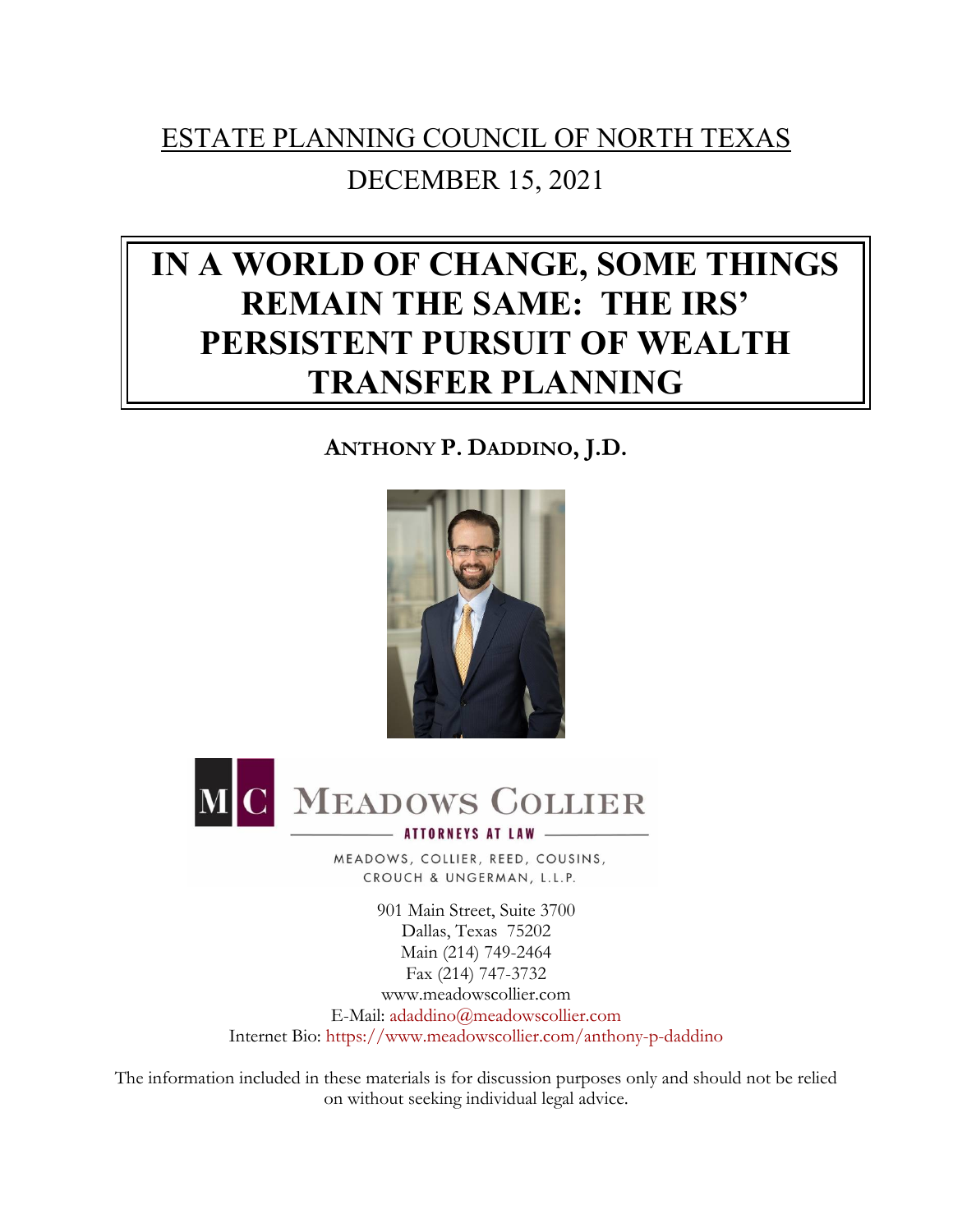## **IN A WORLD OF CHANGE, SOMETHINGS REMAIN THE SAME: IRS PERSISTENT PURSUIT OF TRANSFER TAX PLANNING**

#### 1. What's up, Congress?

- In legislation proposed in September 2021, Congress sought to make several changes  $\overline{a}$ . to the estate and gift tax rules.
- $\mathbf{b}$ . Among the most significant proposed changes were:
	- *Reduction of Gift and Estate Tax Exemption*. The proposal called for a reversion i. of the gift and estate tax exemption to 2017 levels (\$5,000,000 per person (indexed for inflation). The effective date for this provision would be applicable to transfers after December 31, 2021.
	- *Disallowance of Valuation Discounts for Nonbusiness Assets*. The proposal called for  $ii.$ the denial of valuation discounts (typically lack of control and lack of marketability) for all "nonbusiness assets". Nonbusiness assets are defined as passive assets that are held for the production of income and not used in the active conduct of a trade or business. This provision was stated to become effective for transfers after the date of enactment of the act.
	- *Changes to Rules for Grantor Trusts*. This provision called for all grantor trusts to iii. be included in the gross estate of the deemed owner (typically the grantor). Additionally, sales between grantor trusts and their deemed owner would be treated as sales between the owner and a third party. These changes would apply only to future trusts and future transfers, after the date of enactment.
- Fortunately, none of these proposed changes survived in the Build Back Better bill.  $\mathbf{C}$ .
- Sitting here today, there is presently no clamp down on grantor trusts, and the d. exemption amount remains a hefty \$11.7 million per person. Of course, this high exemption amount is only temporary, expiring December 31, 2025, at which time the exemption amount reverts to \$5 million indexed for inflation.

#### Ok, so Congress is doing nothing. What's going on at the IRS? 2.

- The number of estate tax returns filed continues to decline. For fiscal year 2016, the a. total estate returns filed was 35,592. For fiscal year 2020, it dropped to 15,023.
- $\mathbf{b}$ . There has been a similar drop in gift tax returns filed. For fiscal year 2016, the number of returns filed was 249,302, compared to 158,095 returns for fiscal year 2020. Note: There were 239,618 gift tax returns filed for fiscal year 2019.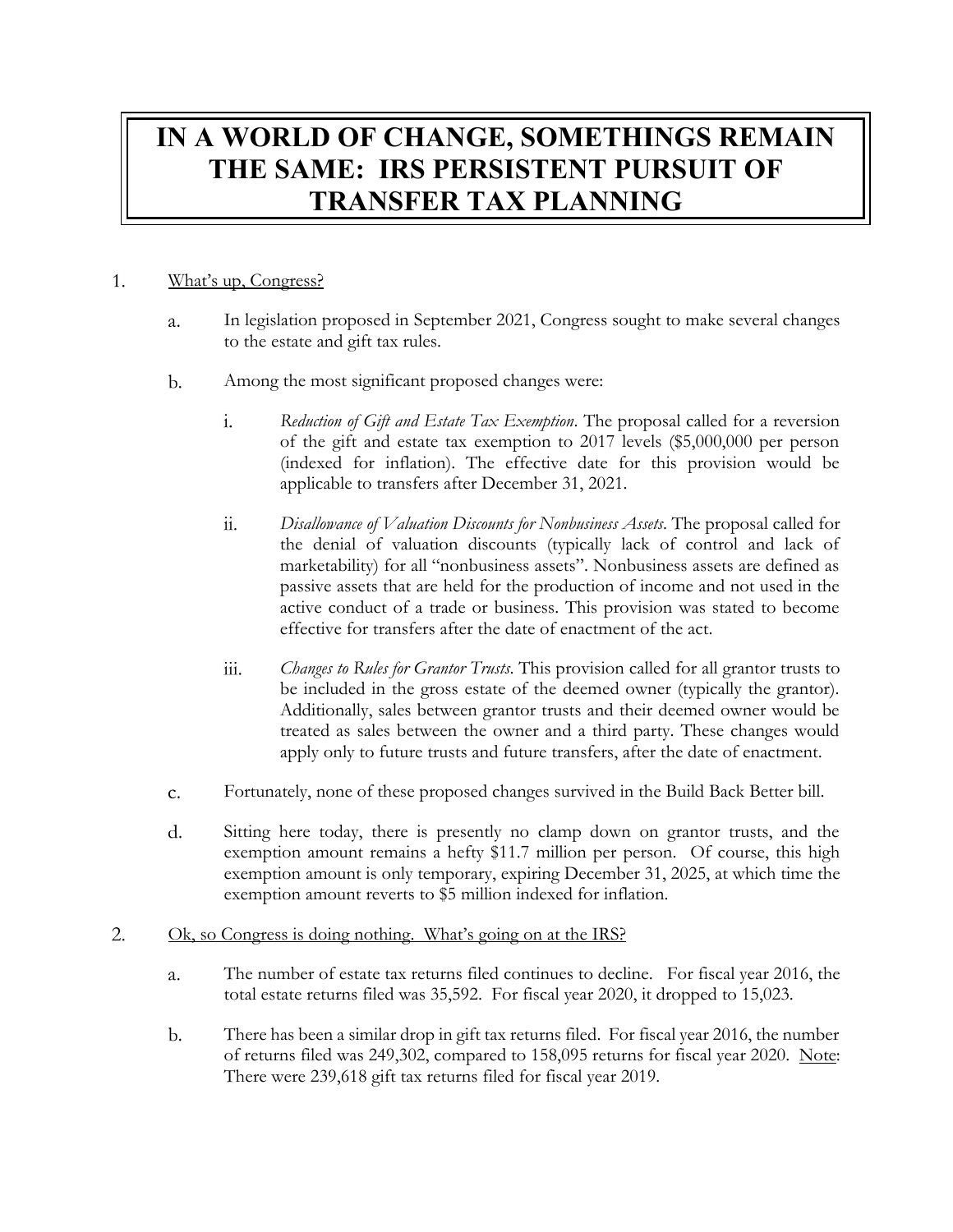- Texas ranks  $4<sup>th</sup>$  in the country with regard to the number of estate and gift tax i. returns filed each year.
- Collections have likewise dropped. During the period 2005 through 2009, taxpayers c. reported \$123 billion in estate taxes (collectively) and \$13 billion in gift taxes. During the period 2015 through 2019, taxpayers reported only \$98 billion in estate taxes and \$8 billion in gift taxes.
	- i. The exemption amount during fiscal years 2005 through 2009 was around \$2 million. The exemption amount for fiscal years 2015 through 2019 was \$5 million (jumping to \$11 million during the last fiscal year).
- $\rm d$ . Further, audit coverage has dropped. For fiscal years 2012 through 2017, the audit coverage rate ranged from 6-8% (i.e., 6 to 8 of every 100 returns were audited). For fiscal year 2018, audit coverage plummeted to 1.1%.
- e. Although gift tax return audit coverage has always been low, i.e., less than 1%, but hit a new low in fiscal year 2018 at 0.2%.
- f. The limited number of audits has caused the total amount of tax recommended by IRS Exam to correspondingly decrease. During fiscal year 2014, the IRS proposed additional estate tax and gift tax as a result of audit of \$1.2 billion and \$283 million, respectively. For fiscal year 2018, the amount of additional estate tax recommended by IRS Exam was \$2 million for estate taxes and \$0 for gift taxes.
- Fiscal year 2020, however, showed a reversal of this audit coverage decline and perhaps g. the start of a new trend. The audit coverage rate for estate tax returns was 4%, while the coverage rate for gift tax returns was 0.8%. IRS proposed additional taxes also increased. For estate taxes, the IRS Exam proposed \$383 million. For gift tax returns, IRS Exam proposed additional gift taxes for fiscal year 2020 of \$272 million.
- h. Interestingly, of the 1,454 estate tax audits during fiscal year 2020, all but 79 closed agreed. Of those unagreed, the amount in dispute was \$169 million. Of the 1,259 gift tax audits, all but 98 closed agreed. Of those unagreed, the amount in dispute was \$258 million.
- IRS Workforce is also shrinking. For fiscal year 2020, the IRS had 75,773 employees, i. a decrease of 20% over the past 10 years. The decline in revenue agents is particularly sharp. During fiscal year 2011, the IRS had 13,969 auditors. For fiscal year 2020, the IRS employed only 8,346 auditors.
- j. Note: There was an IRS moratorium on new examinations during most of 2020, and since March 2020, IRS examiners have been "working" from home, requiring special permission to go into IRS offices.
- k. Note: There are a limited number of Appeals Officers that work transfer tax cases nationwide, which is estimated to be less than 10. The nearest Appeals Officer is located in Houston, Texas.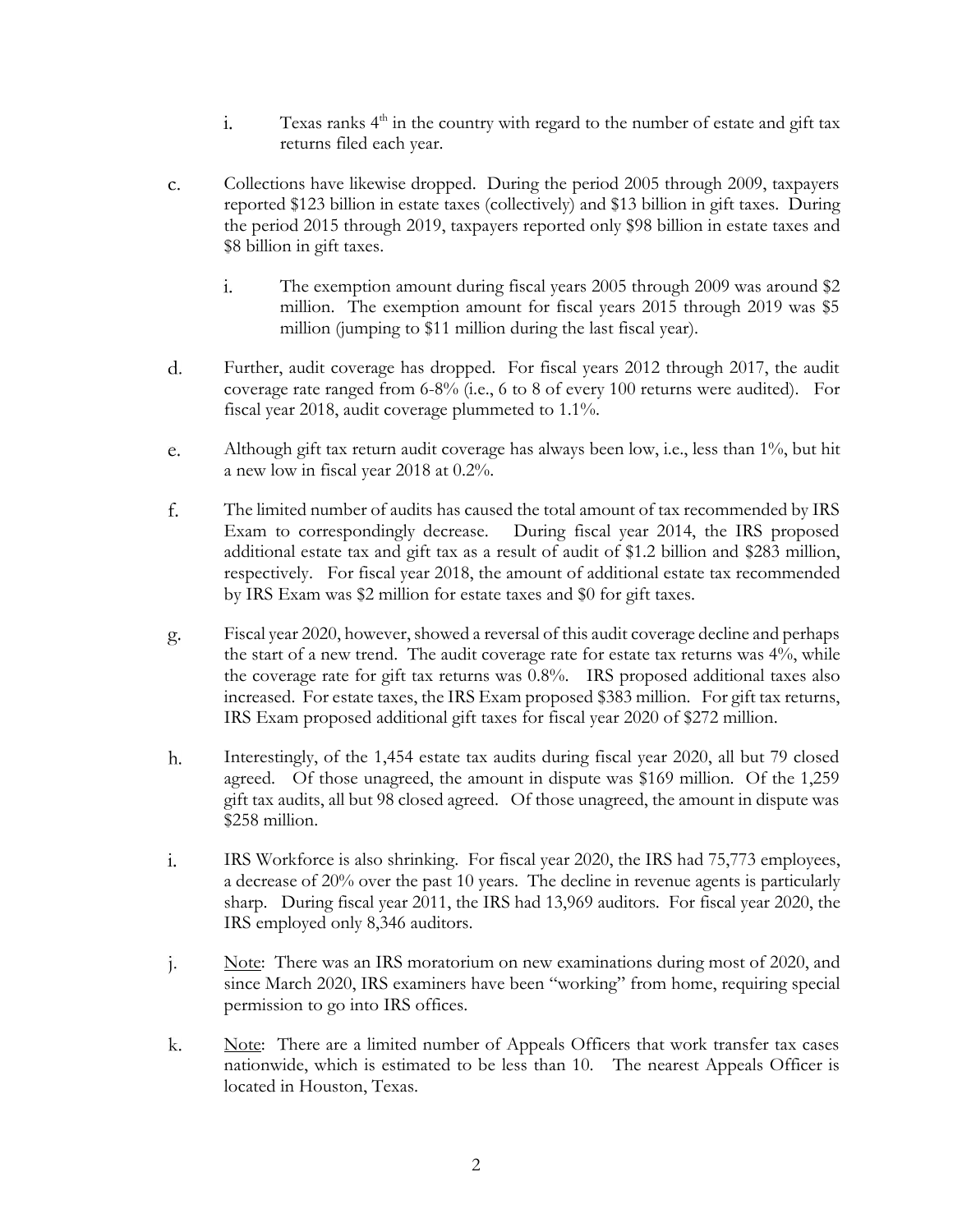- Okay so the IRS may be slowly jumping back on the audit train. Any new administrative 3. developments?
	- Estate closing letters the IRS is only "mostly" done. a.
		- $\mathbf{i}$ . An estate closing letter is a written communication from the IRS that confirms that the estate tax return has either been accepted as filed or after an adjustment to which the estate has agreed.
		- $ii.$ In Chief Counsel Advice 202142010 (October 22, 2021), IRS Counsel addressed the question: Does the issuance of an estate closing letter (Letter 627) preclude the IRS from examining the estate tax return?
		- iii. The answer: No. In the facts of the Advice, the IRS had issued the Letter 627 prior to any audit. But the Advice notes that even if the IRS had previously audited the estate tax return, the issuance of the Letter 627 would not prevent the IRS from examining the estate tax return a second time, provided one of three criteria are met: (1) there is evidence of fraud, malfeasance, collusion, concealment or misrepresentation of material fact, (2) the closed case involved a clearly-defined, substantial error based on an established IRS position at the time of the examination, or (3) there are "other circumstances" indicating that a failure to reopen the case would be a serious administrative omission.
		- With respect to "other circumstances," Rev. Proc. 2005-32 states that it  $iv.$ includes items or transactions that present significant potential for abuse for which a limited examination was performed. For example, if the IRS conducted and closed an examination that was limited to one or more tax return items or transactions with significant potential for abuse, and the IRS later determines that other tax return items or transactions for the same taxpayer merit examination, the examination may be reopened.
		- Note: This Advice is consistent with the IRS' victory in *Estate of Sower v.*  V. *Comm'r*, 149 T.C. No. 11 (September 11, 2017). In that case, the husband died in 2012 and reported his DSUE on Form 706. The IRS issued an estate closing letter. When the wife died in 2013, her estate claimed the husband's DSUE. As part of its audit of the wife's Form 706, the IRS also audited the Form 706 filed by the husband. Without determining a deficiency, the IRS reduced the amount of the husband's DSUE, which in turn increased the estate tax owed by wife's estate. The Tax Court held that the issuance of the estate closing letter did not prevent the IRS from auditing the husband's Form 706; the SOL did not apply to prevent the IRS' adjustments, which did not create an estate tax deficiency for the husband; and that the IRS was otherwise authorized to adjust the DSUE.
	- $\mathbf{b}$ . Keep your documents forever, but IRS says it is dumping its files.
		- The IRS has policy of retaining estate tax returns and associated gift tax returns i. for 75 years.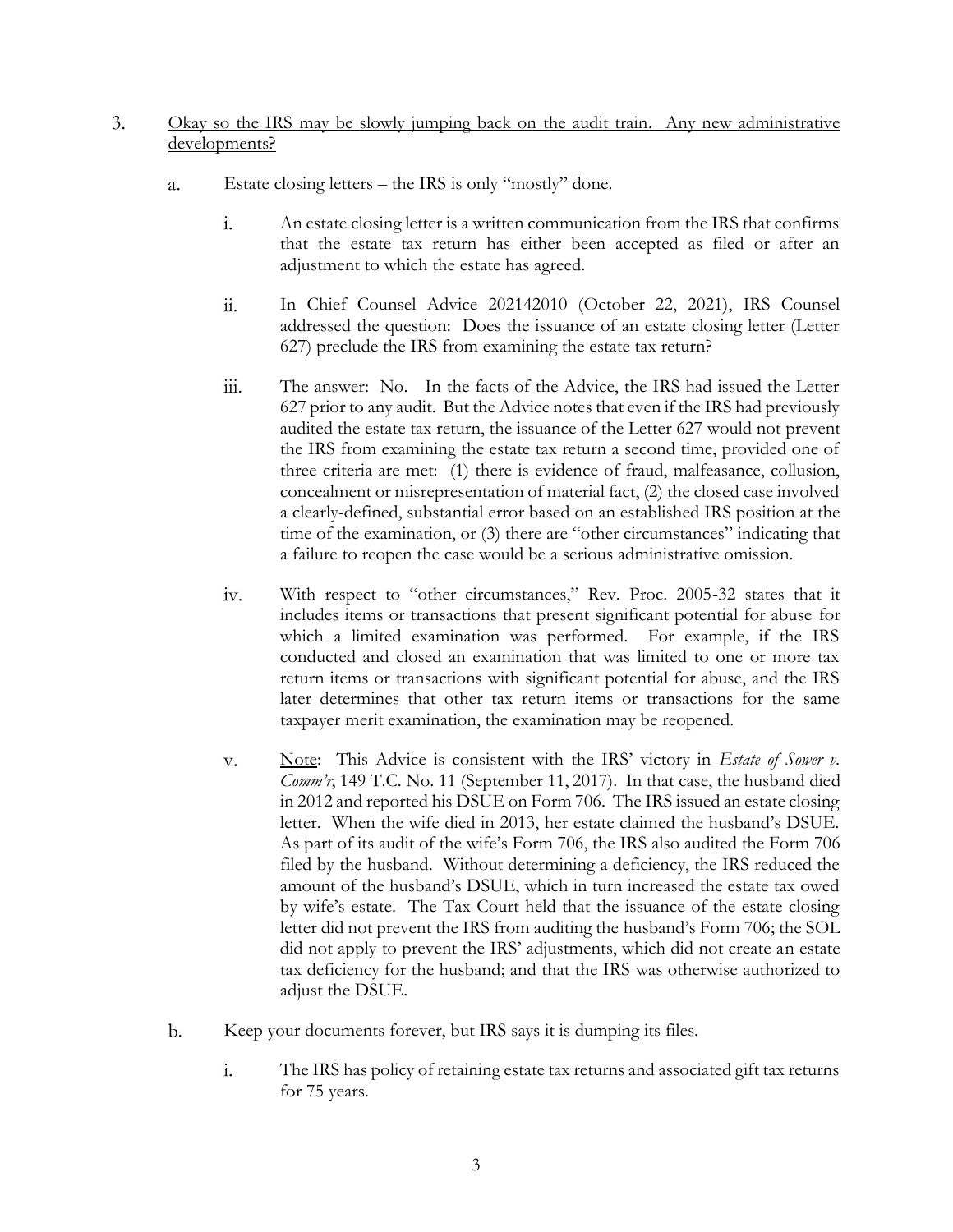- ii. This month, however, the IRS announced that it is reducing the retention period to 40 years.
- iii. Taxpayers have until February 11, 2022, to submit requests for the older, soonto-be-destroyed returns.
- Older returns could be helpful if tax-free step-up basis is repealed in some  $iv.$ form, as proposed by the Biden administration earlier this year.
- What about the front lines of IRS enforcement what's the view like?  $\mathbf{C}$ .
	- $\mathbf{i}$ . Valuation discounts to continue to be front and center (and in many cases, the beginning, middle and end of the IRS examination).
	- Tax-affecting is routinely, and rigidly, challenged at IRS examination level, ii. although some Appellate Officers have shown a willingness to recognize hazards of litigation on this issue.
		- (1) Tax affecting is a valuation issue affecting S corporations. The argument is that S Corp earnings are subject to individual tax rates whether or note they distribute and that the additional cost should be factored into valuation. The IRS naturally opposes tax affecting.
		- (2) The Tax Court has ruled that tax affecting may be appropriate in some cases, but has not found such a case.
		- (3) The valuation literature, in general, supports tax affecting.
	- $\overline{111}$ . IRC Sec. 2036 continues to be the weapon of choice for the IRS, with almost 40 reported cases. If the IRS is successful, discounts are a moot issue.
	- iv. IRS has started to poke around the implementation of "his" and "her" SLATs and the potential application of the reciprocal trust doctrine.
	- Resolution at IRS Exam level is increasingly more common. V.
		- (1) This is partly due to litigation trends upholding notable discounts for lack of control and lack of marketability.

#### $\overline{4}$ . What about IRS/DOJ attorneys – are they working?

- *Nelson v. Comm'r*, 128 AFTR 2d 2021-XXXX (5<sup>th</sup> Cir. 2021). a.
	- i. Relevant facts and holdings
		- (1) A married couple (Mary and James Newson) formed a family limited partnership (FLP), funded with shares of stock in a holding company (Holdco) that held interests in several family businesses. The other owners of Holdco were family members of Mary.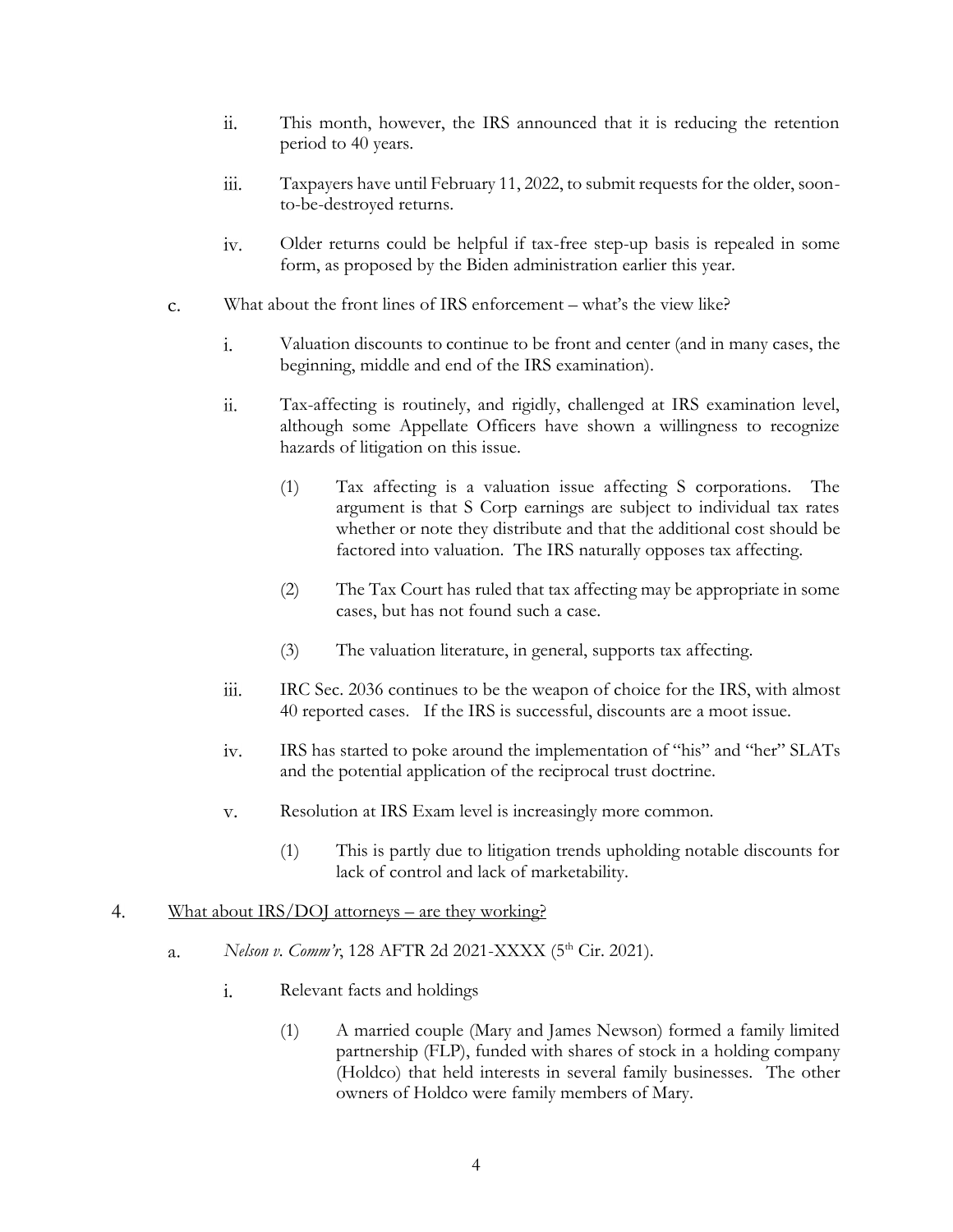- (2) In 2008, Mary settled a SLAT with James as trustee/ beneficiary and their kids as beneficiaries.
- (3) In 2008, Mary made a gift of FLP interest to the trust on a purported defined value basis, stating that Mary desired to make a gift of FLP interest "having a FMV of \$2,096,000 as of [date], as determined by a qualified appraiser within ninety days of the effective date of this Assignment."
- (4) In a separate transaction in 2009, Mary sold a FLP interest to the trust using similar language, i.e., having a FMV of \$20 million and providing for a determination by appraisal within 180 days.
- (5) The taxpayers secured a professional appraisal and filed Form 709s consistent with the appraisal. The IRS challenged the valuations on audit and proposed gift tax deficiencies for both the 2008 gift and 2009 sale transactions.
- (6) The taxpayers argued that they properly valued the FLP interests; but if not, they had sought to transfer a specific dollar amount through a formula clause and that the amount of the interests transferred should be reallocated if the valuation changes.
- (7) The Tax Court rejected both arguments. First it found the valuation change proper. Second, it found the language in the transfer documents was not a valid formula clause that could support reallocation. According to the Tax Court, Mary had transferred the percentage interests that the appraiser had determined to have the values stated in the transfer documents, and those percentages were fixed once the appraisals were completed.
- (8) The Fifth Circuit upheld the Tax Court on appeal. The Court noted that most formula clauses specify that FMV refers to FMV as determined for federal gift or estate tax purposes and that such a qualifier did not appear in the transfer documents at issue. Also, the transfer documents lacked specific language describing what should happen to any additional shares that were transferred should the valuation be successfully challenged.
- (9) The taxpayers pointed to facts/evidence outside of the transfer documents to show their intent for the FLP interest to be reallocated in the event of a valuation change, but the Court correctly noted that such evidence is only considered where the contract is ambiguous and may not be used to create a contract ambiguity.
- (10) The Court further noted that even if the contracts were ambiguous, there were no objective facts or circumstances surrounding the transfer that warranted a different result. The taxpayers' evidence all pointed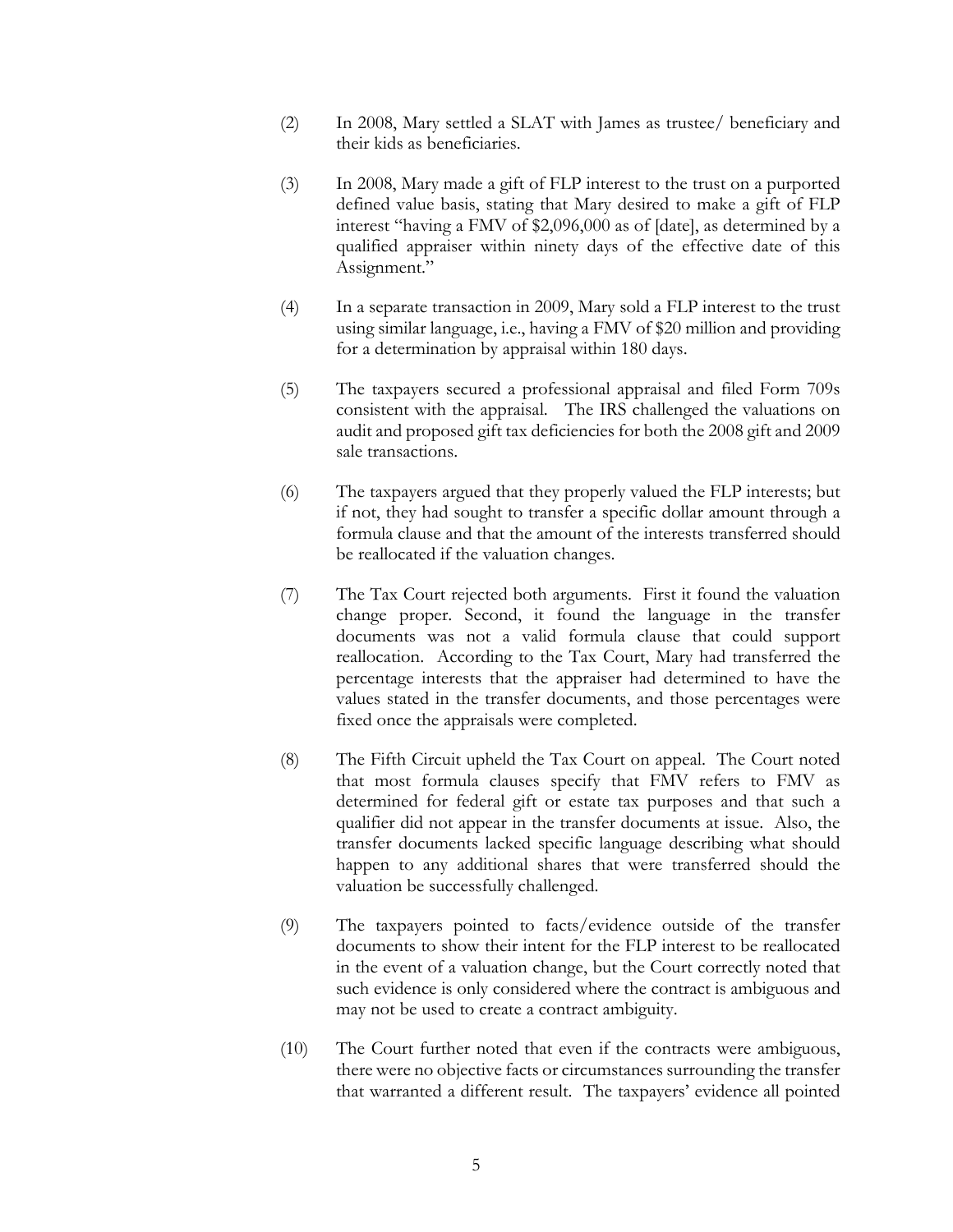to the taxpayers' subjective intent  $-$  i.e., desire to protect assets while avoiding any tax liability as part of their estate planning.

- Observations and takeaways  $\overline{\mathbf{11}}$ .
	- (1) *Nelson* illustrates the importance of attention to detail because taxpayers will be bound by the express language of their agreements.
	- (2) *Nelson* is not a rejection of defined value clauses. The transfer was of a defined value of interest as determined by qualified appraisal – not as finally determined for gift tax purposes. The IRS simply sought to enforce the terms of the assignment as drafted and did not raise any objection based on values as determined by formula.
	- (3) *Nelson* highlights the importance of using grantor trusts with defined value transfers. In this way, even if there is an adjustment or reallocation, no corrective returns should be necessary since all of the income and deductions would have been reported on the grantor's income tax return in any event.
	- (4) The FLP was created only about three months before the transfers, but the IRS did not argue that the FLP should be disregarded.
	- (5) The Tax Court upheld multi-tiered discounts, i.e., inside and outside discounts. The Tax Court allowed a 15% LOC and 30% LOM in valuing the shares of Holdco held by the FLP. The Tax Court allowed an additional 5% LOC and 28% LOM discount on the FLP interests themselves. In fact, the IRS did not question applying discounts at both levels, just the amount of the discount.

#### $\mathbf{b}$ . *Smaldino v. Comm'r,* T.C. Memo 2021-127.

- i. Relevant facts and holdings
	- (1) In 2012, following a health scare, the taxpayer endeavored to get his estate planning in order. He was 69 years old at that time and held approximately \$80 million in real estate, among other assets. The taxpayer was currently married but had six children (with grandchildren) from a prior marriage.
	- (2) The taxpayer wanted to pass his real estate business to his kids, and give the remaining assets to his wife.
	- (3) In an attempt to achieve that objective, the taxpayer engaged in the following transactions:
		- (a) The taxpayer transferred several real estate holdings to a single member LLC, which was owned 100% by a revocable Family Trust.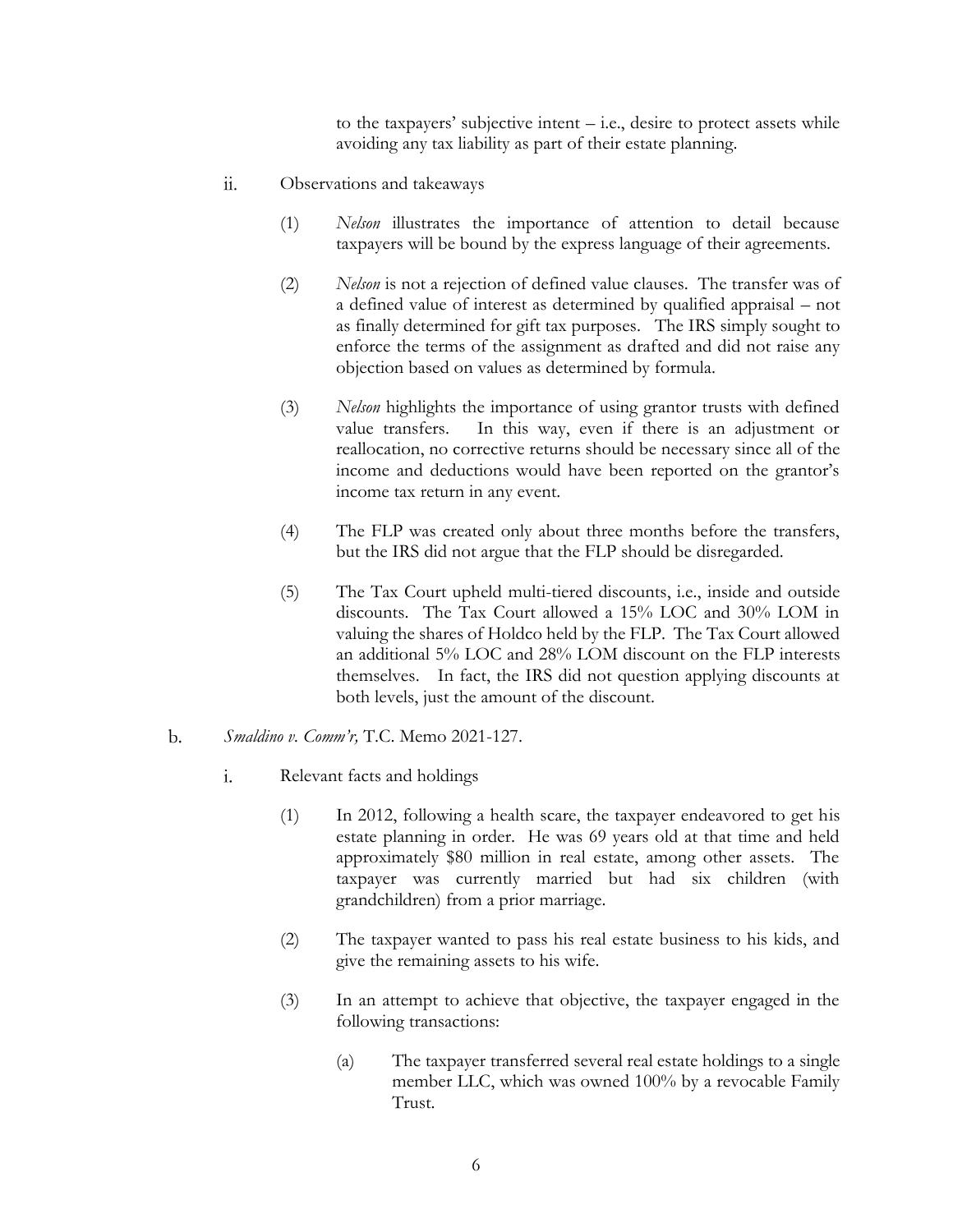- (b) In a document dated effective April 14, 2013, the taxpayer (through the Family Trust) transferred approximately \$5.2M worth of LLC units to Mrs. Smaldino.
- (c) In a separate document with the same effective date, Mrs. Smaldino transferred those same LLC units to a Dynasty Trust, which the taxpayer had settled for the benefit of his children from a prior marriage.
- (d) In a document dated effective one day later (April 15, 2013), the taxpayer transferred approximately \$1.1M to the Dynasty Trust.
- (e) At the same time, the LLC Agreement was amended to provide for guaranteed payments to the manager for services rendered in the amount of \$10,000 per month. The amendment was executed by the Family Trust, as the "sole member."
- (f) In exchange for Mrs. Smaldino using her exemption, the taxpayer amended the Family Trust to provide her with additional money and properties.
- (g) Mrs. Smaldino was never shown as a member of the LLC on any of the governing documents.
- (h) In December 2013, the LLC agreement was again amended, this time to delete the guaranteed payment provision.
- (i) Both the taxpayer and Mrs. Smaldino reported their 2013 gifts on Form 709 returns. On the taxpayer's Form 709, however, he described Smaldino LLC as a "disregarded entity."
- (j) On audit, the IRS determined that in substance, the taxpayer made a single gift of \$8.1M to the Dynasty Trust, ignoring the intermediate transfer of LLC units to his wife and his wife's transfer of those units to the Dynasty Trust.
- (k) Although the IRS determined the value of the gift to be \$8.1M during audit, in Tax Court, the IRS increased the value to \$8.4M (thereby increasing the deficiency) based on the findings of the IRS' valuation expert.
- (l) The taxpayer did not dispute that the transactions in question were part of a prearranged plan, but argued that the transfer of LLC units to Mrs. Smaldino was sanctioned by Sec. 2523(a), which legislative history showed clear Congressional intent to treat husband and wife as a single economic unit which negates the application of substance over form principles.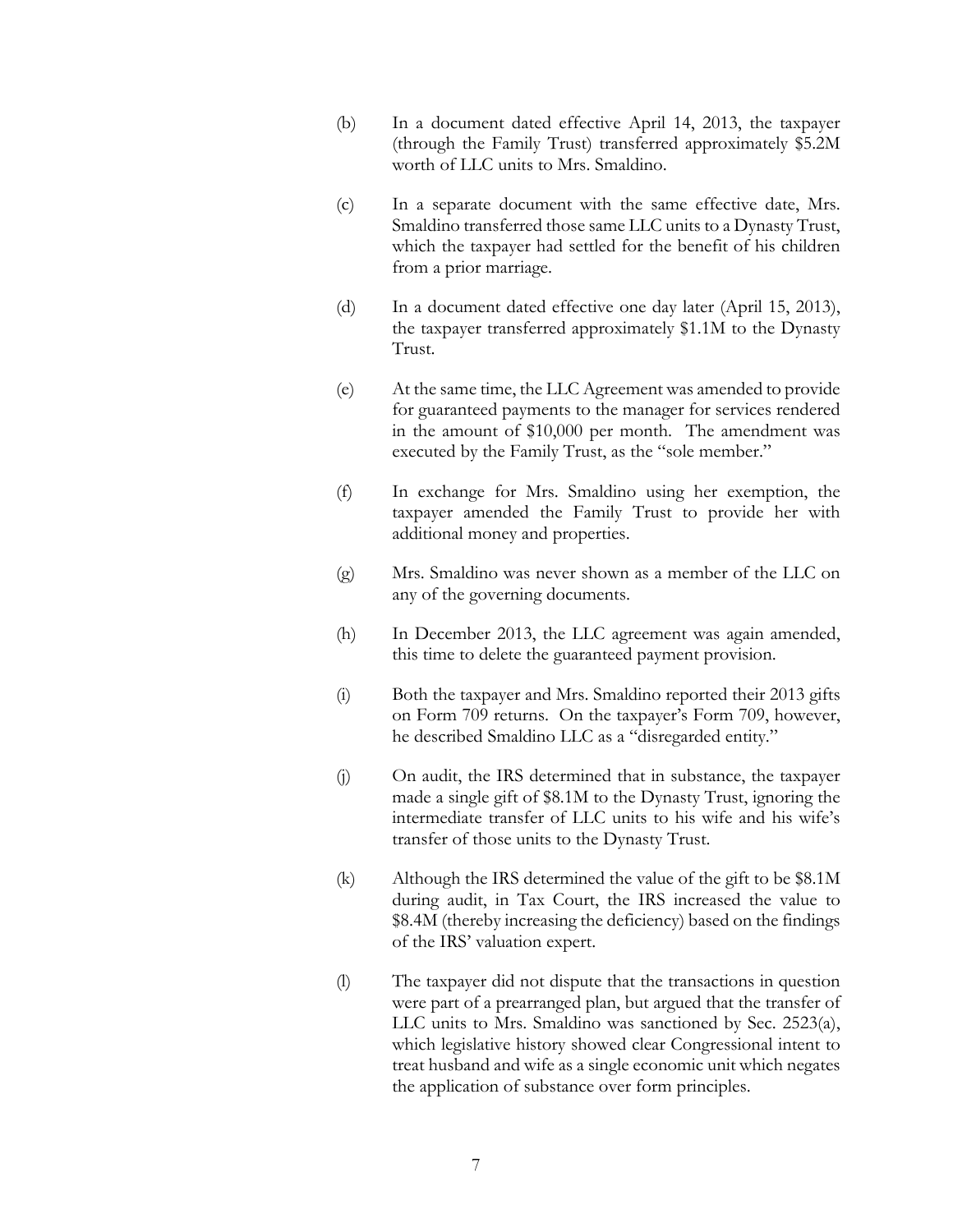- (m) While noting that the transfer agreement memorializing the transfer of units to Mrs. Smaldino was a factor, the Tax Court held that it was not determinative; that the circumstances surrounding the writing must show that the writing was meant to be effective.
- (n) The Tax Court found that the circumstances showed no intention for the transfer to Ms. Smaldino to be effective:
	- (i) The LLC agreement had provisions restricting the rights of members to transfer units. The transfer to Mrs. Smaldino was not a "permitted transfer" and thus Mrs. Smaldino never received more than an assignee's interest.
	- (ii) There is no express or implied consent for Mrs. Smaldino to be admitted as a member, as following the transfer, the Family Trust amended the LLC agreement as the "sole member."
	- (iii) As noted, Mrs. Smaldino was never reflected as an LLC member in the organizational documents.
	- (iv) Although the documents bore effective dates, none of the executed documents bore an execution date. And the dollar amounts stated in the transfer certificates, as well as the ownership percentages stated in the LLC operating agreement, all depended directly on a valuation report which was not rendered until four (4) months after the transactions in August 2013.
	- (v) The Tax Court determined that it was likely that the transfer documents were executed no earlier than August 2013, which meant, practically, Mrs. Smaldino would have never been able to effectively exercise any ownership rights with respect to the LLC units.
- (o) Unhelpful to the taxpayer's case was Mrs. Smaldino's testimony on direct examination by the taxpayer's attorney. When asked whether she could have changed her mind if she wanted to (in making the gift to the Dynasty Trust), Mrs. Smaldino testified: "No, because I believe in fairness."
- (p) On the issue of valuation, the IRS attempted to disavow the value reduction associated with the "last minute" amendment to the LLC agreement and provision for guaranteed payments. The Tax Court, however, determined that a reduction in value was appropriate. With respect to discounts, the taxpayer's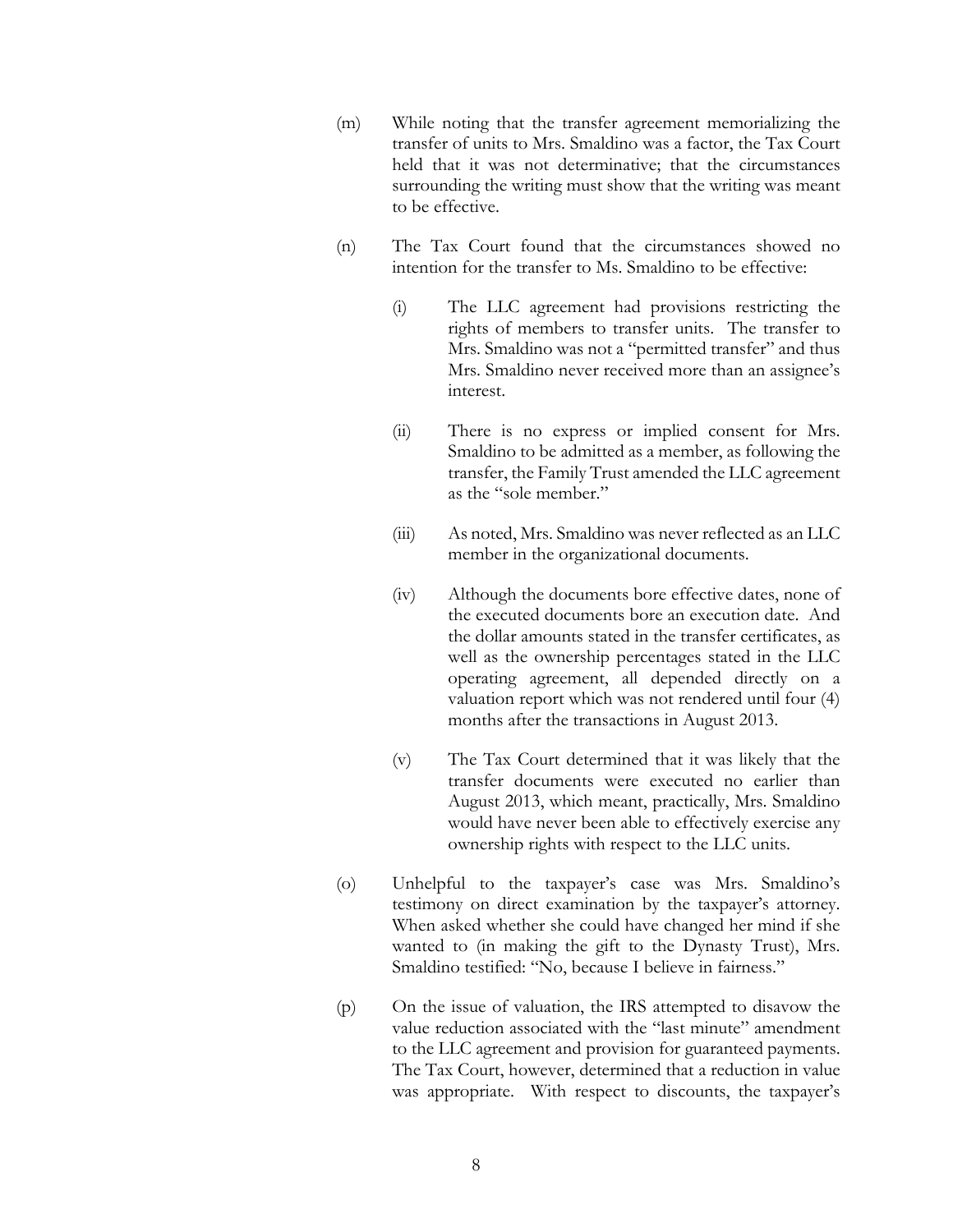expert applied a combined discount of 38% versus 36% discount determined by the IRS expert. Given the small disparity, the Tax Court applied the IRS' expert discount of 36% in its valuation conclusion.

- $ii.$ Observations and takeaways
	- (1) Like *Nelson, Smaldino* illustrates the importance of attention to detail because taxpayers will be bound by the express language of their agreements.
	- (2) Even small scrivener's errors add up and can be used to fuel a contrary IRS position.
	- (3) In back-to-back transfers, documenting every transaction, even those that occur for only a moment in time, is critical to establish significance and intention to each step of prearranged transaction.
	- (4) Also critical is reviewing the underlying LLC agreements and confirming the transfer is compliant with the provisions; and if not, seek to amend the purported transfer or amend the LLC agreement.
	- (5) IRS exam findings are not always the worst-case scenario. IRS has the right to plead a greater deficiency based on new issues or new information, as the IRS did in this case – raising the appraised value from \$8.1M to \$8.4M based on its expert's findings post audit.
	- (6) This is an extremely important lesson for today's SLAT planning, which begins with a transfer of property to one spouse followed by that spouse's transfer of that same property, often in a short period of time, to a trust for the benefit of the initial spouse. If these transactions are not carefully documented, under *Smaldino*, the IRS might seek to collapse the intermediary steps to find that the initial spouse settled, in whole or part, the trust, negating any asset protection and creating a transfer tax problem that is tricky to correct.
- *Estate of Howard v. Moore*, T.C. Memo 2020-40.  $\mathsf{C}$ .
	- $\mathbf{i}$ . Relevant facts and holding
		- (1) The taxpayer owned a farm and began negotiating its sale in September 2004. Later that year, the taxpayer experienced serious health issues, prompting his doctor to place him in hospice care by the end of the year.
		- (2) Four days after being discharged, on December 20, 2004, the taxpayer settled a series of trusts which in turn formed a family limited partnership. The taxpayer transferred the farm to a living trust, which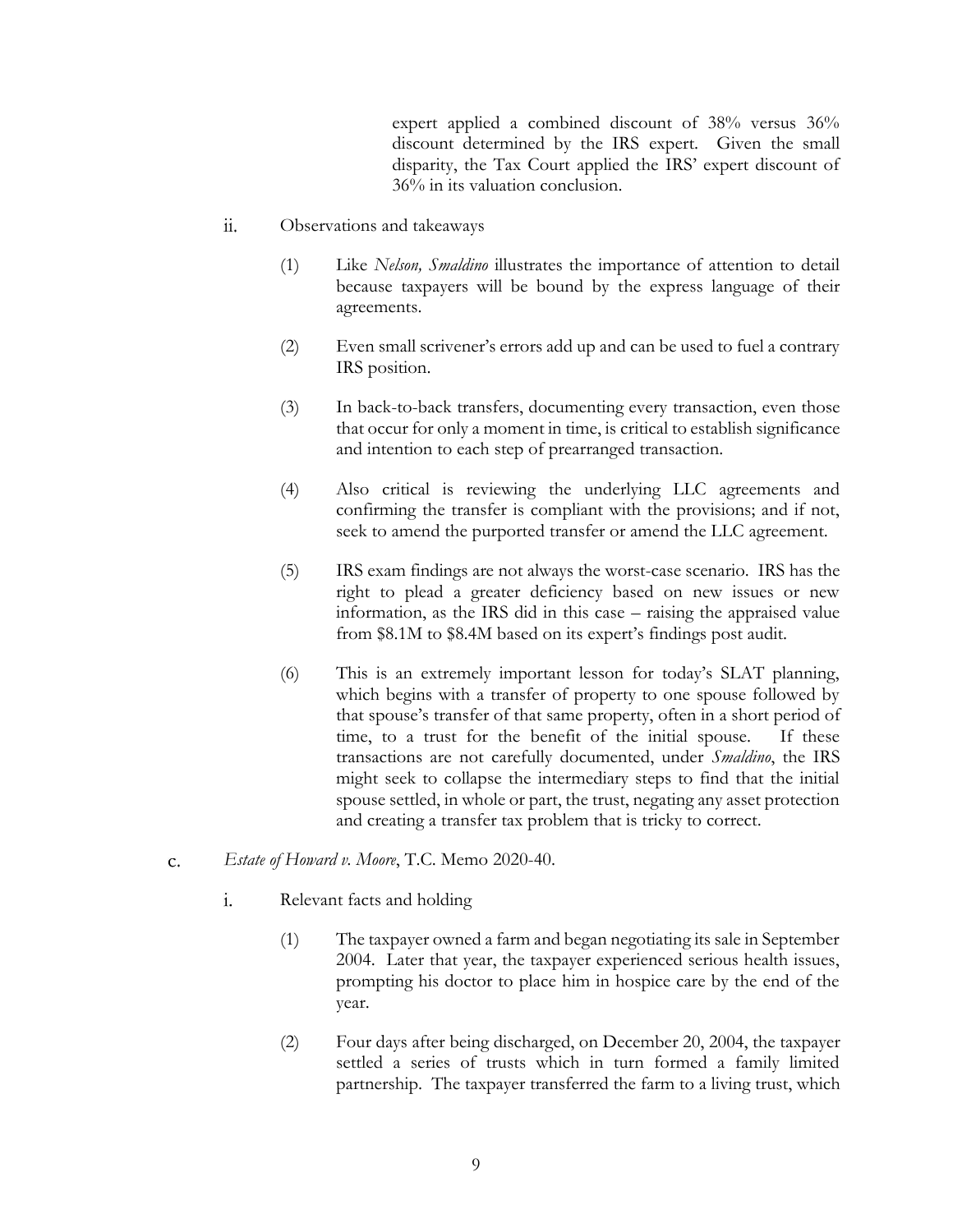then transferred 4/5 of the farm to the FLP in exchange for LP interests.

- (3) There were a number of business reasons stated as the purpose for forming the FLP, including protection against creditors and bad marriages as well as to bring the "dysfunctional" family together.
- (4) Shortly after transferring the farm to the living trust, the taxpayer brokered the sale of the farm, which closed on February 4, 2005. Though the FLP owned 4/5 of the farm, the taxpayer acted unilaterally in selling it.
- (5) Post-sale, the FLP paid 80% of the taxpayer's attorney's fees for the estate planning. The FLP also transferred monies to the taxpayer's kids, which were papered by notes that the FLP never made any effort to collect.
- (6) The FLP also "loaned" \$2 million to the living trust, primarily to cover sale expenses and the taxpayer's income taxes on the sale. The loan was never repaid by the living trust to the FLP.
- (7) On March 7, 2005, the living trust sold its entire interest in the FLP to an irrevocable trust for the benefit of the taxpayer's kids. There were no negotiations over the price, nor did the trust ever repay the note.
- (8) In March 2005, the taxpayer died.
- (9) The IRS sought to include in the taxpayer's gross estate the full sales proceeds of the farm under IRC Sec. 2036; the Tax Court had no problem agreeing with the IRS.
- (10) While the Tax Court noted that a bona fide sale is established by the existence of a legitimate non-tax reason for the creation and funding of a FLP, the transfers at issue served no non-tax purpose. The FLP did not bring the family together, as alleged, because it required no active management. The farm was sold in days, and the proceeds invested by an outside advisor without any meetings or communications among the children. The Court also found no evidence of creditor protection, and noted that the significant health problems of the taxpayer cut against the non-tax business purpose and that the entire plan had a testamentary essence.
- (11) The Tax Court also found that, at the very least, there was an implied agreement to retain possession or enjoyment of the farm, as the taxpayer continued to live and manage the farm post-sale. Further, the taxpayer used FLP assets to make so called loans for personal expenses, which were never repaid.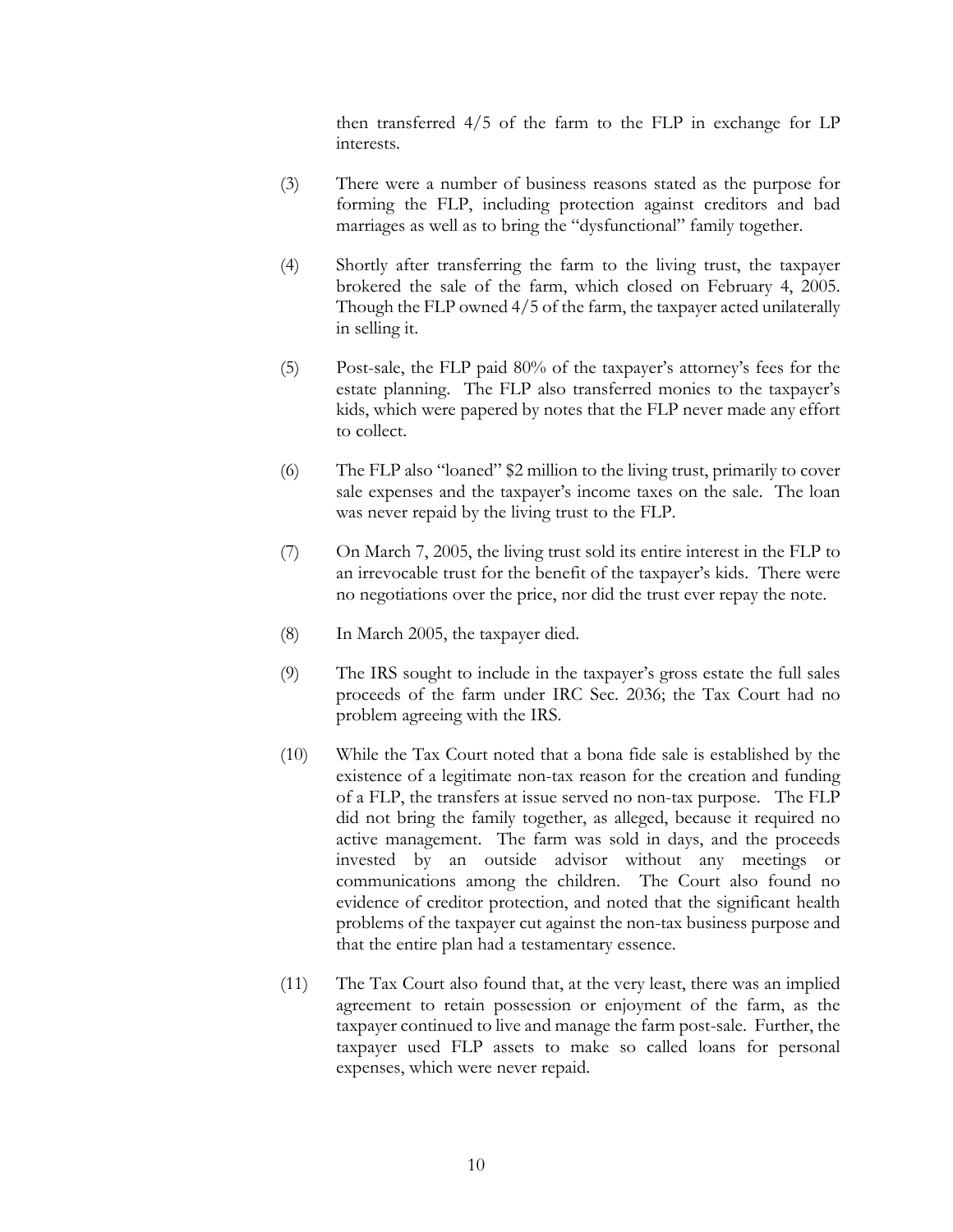- $ii.$ Observations and takeaways
	- (1) Avoid boilerplate reasons, without a story, for forming a family limited partnership.
	- (2) Live out the reasons for forming it.
	- (3) Planning is only as good as it is maintained. The Tax Court was troubled by the lack of payment of the notes and apparent abandonment of the planning post-death.
	- (4) It is important for adult "kids" to be involved, and perhaps have separate counsel to bolster the bona-fides of the planning and negotiations.
	- (5) Be mindful that pigs get fat and hogs get slaughtered. A simpler plan may have resulted in IRS settlement or a better outcome at trial.

#### 5. Thanks for the scare campaign. Got any tips?

- $\alpha$ . IRS audit tips
	- $\mathbf{i}$ . Know when to play them; know when to (temporarily) fold them.
		- (1) It is common for the IRS examiner to latch on to a single issue and not let go.
		- (2) There is a tendency to act out of principle and push back.
		- (3) Be careful, however, not to miss an opportunity to bury the dead bodies, i.e., other "soft" spots in the return that the IRS examiner has either turned a blind eye or identified only at a high level. A continuation of the audit will almost certainly prompt the IRS examiner to either discover or develop these spots.
		- (4) Consider agreeing to the adjustment, provided it brings closure to the IRS audit. Almost always, the audit is resolved in a manner where the taxpayer retains its rights to later file a refund claim.
		- (5) In one recent audit, the estate discovered that the it had overreported gifts and was owed a refund of \$100,000. Despite undisputable evidence, the IRS examiner refused to allow the correction, and in completing the IRS audit, proposed a \$36,000 estate tax deficiency on an unrelated issue. The IRS examiner, however, had proposed no adjustment to the value of LP interests in a real estate partnership, which reported land values based on county appraisal and for which the estate took a combined 71% discount on the valuation of the includable LP interests. By agreeing to the \$36,000 additional tax, the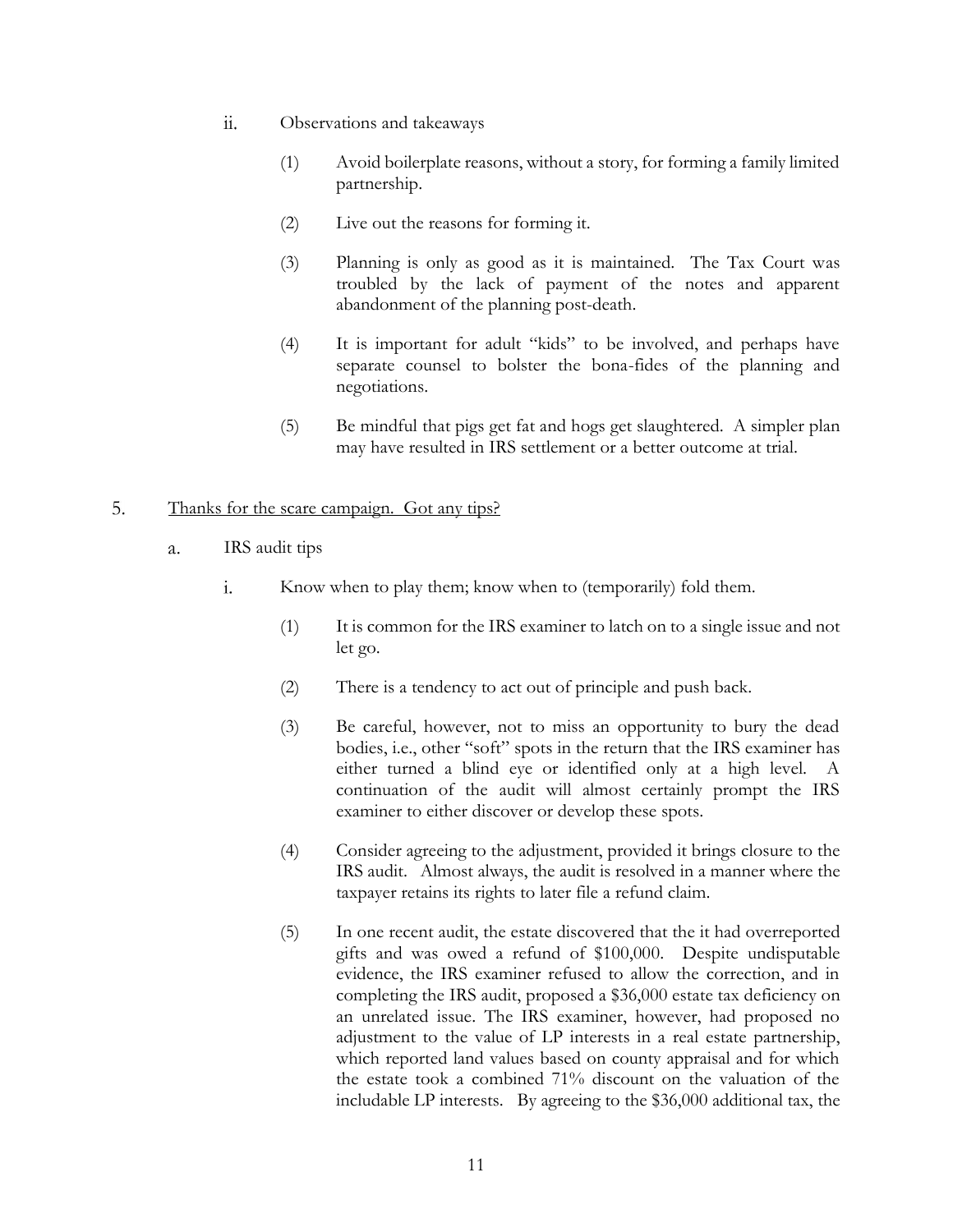estate was able to close the audit and avoid a much larger adjustment based on its valuation. The estate later filed a refund claim based on the overreported gifts, which the IRS processed and issued a refund.

- (6) Another recent example involves a gift tax audit where the IRS proposed a gift tax deficiency based on the disallowance of taxeffecting in the valuation of S corporation stock. The taxpayer agreed to the adjustment, which ended the audit. The IRS never raised an issue with the subsequent sale of the S corporation at a multiple many times higher than the gift tax valuation. The taxpayer has since filed a gift tax refund claim on the disallowed tax-affecting, which it is now pursuing.
- (7) Typically, you will want to file the refund claim shortly before the 3 year statute of limitations expires on assessment. While the IRS can always raise "offsets" to a taxpayer's claimed refund, once the SOL expires on assessment, the IRS generally will not be able to assess any additional taxes against the Estate. In other words, generally, the worst possible outcome is only a disallowance of the refund.
- Find the weakest link and consider putting it at the front of the chain.  $ii.$ 
	- (1) Invariably, there are soft spots in every estate tax return filing.
	- (2) Consider a pre-audit review, whereby you identify and quantify potential exposure items.
	- (3) For those fruits that are particularly low hanging, consider a strategy for pushing that issue into the limelight early to draw IRS attention.
	- (4) In recent experiences, the IRS has been less inclined to develop multiple issues or take a kitchen sink approach. Therefore, there may be opportunities to engage the IRS examiner on some issues that leave little time/interest for review of others.
	- (5) Remember that the IRS can not seek an extension of the SOL for estate taxes, and think LONG AND HARD about any extension of the gift tax SOL. Rarely (if ever) does giving the IRS examiner more time produce a better outcome for the client.
- Save your bullets when expert input is sought by IRS examiner. iii.
	- (1) Where the IRS examiner seeks expert input on valuation issues from the IRS valuation engineer or an independent valuation analyst, you should expect very limited (if any) deviation from the expert's findings.
	- (2) This is true at Exam and IRS Appeals levels.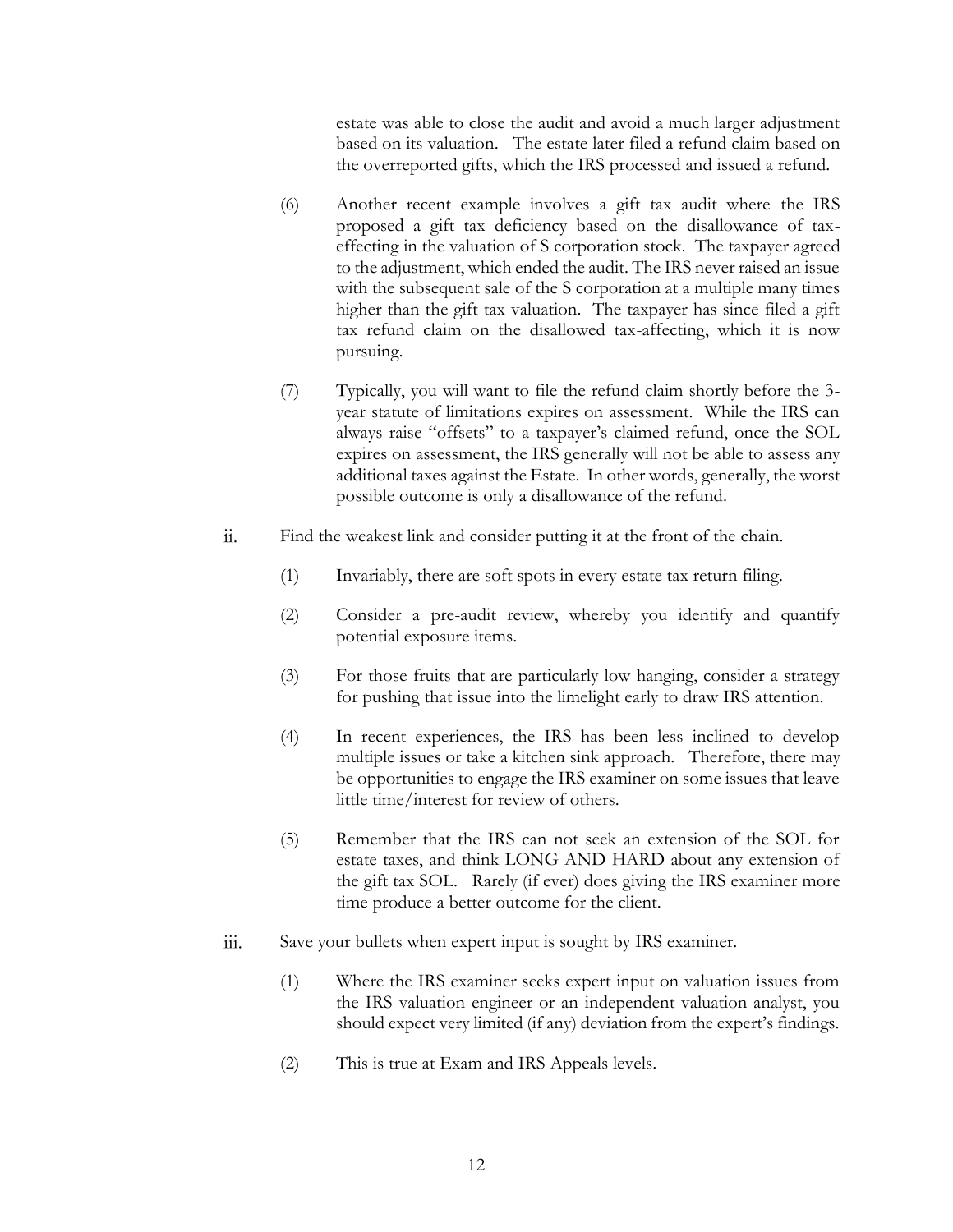- $iv.$ Know what the examiner can and can't do.
	- (1) An estate tax examiner has the authority to resolve legal and factual issues, such as valuation discounts, by considering all of the evidence. They do not, however, have authority to settle cases based on hazards of litigation. Also, the IRS has been extremely strict with the concession of penalties, which requires a reasonable cause statement and manager approval. The IRS has been adamant that penalties should never be compromised based on the taxpayer's concession of tax issues, and has taken steps to prevent such bartering.
	- (2) Most cases are resolved by IRS Appeals. Although generally not available publicly, in a 2017 report by the Treasury Inspector General, it was disclosed that for fiscal year 2016, IRS Appeals sustained only 12% of the additional estate taxes and 20% of the additional gift taxes recommended by IRS Exam.
- Know when you need back up.  $V_{\cdot}$ 
	- (1) You are never stuck with your original valuation. Consider a second evaluation. Such engagement should be through counsel to take advantage of attorney-client privilege. p
- vi. Be ready for a long-distance relationship.
	- (1) The IRS has developed and implemented the concept of a national workload. This means that cases are assigned to the field based on the location of resources and personnel necessary to complete the work as quickly and expeditiously as possible, not the geographic location of the taxpayer.
	- (2) Agents may be unfamiliar with mineral law or community property while examining Texas estate and gift returns. Likewise, understanding ranch land and operations has proven difficult for some agents who live in areas where these holdings are less common.
	- (3) Most recent estimates (circa 2016) place the number of estate and gift tax agents nationwide at 250.
- vii. Be diligent in preparing for post-audit.
	- (1) Consider filing a FOIA request to secure a copy of the IRS admin file.
	- (2) Be sure to request a copy of the IRS examiner's rebuttal report.
	- (3) Decide on forum and make expert choices accordingly.
		- (a) The core issue for most transfer tax cases is valuation.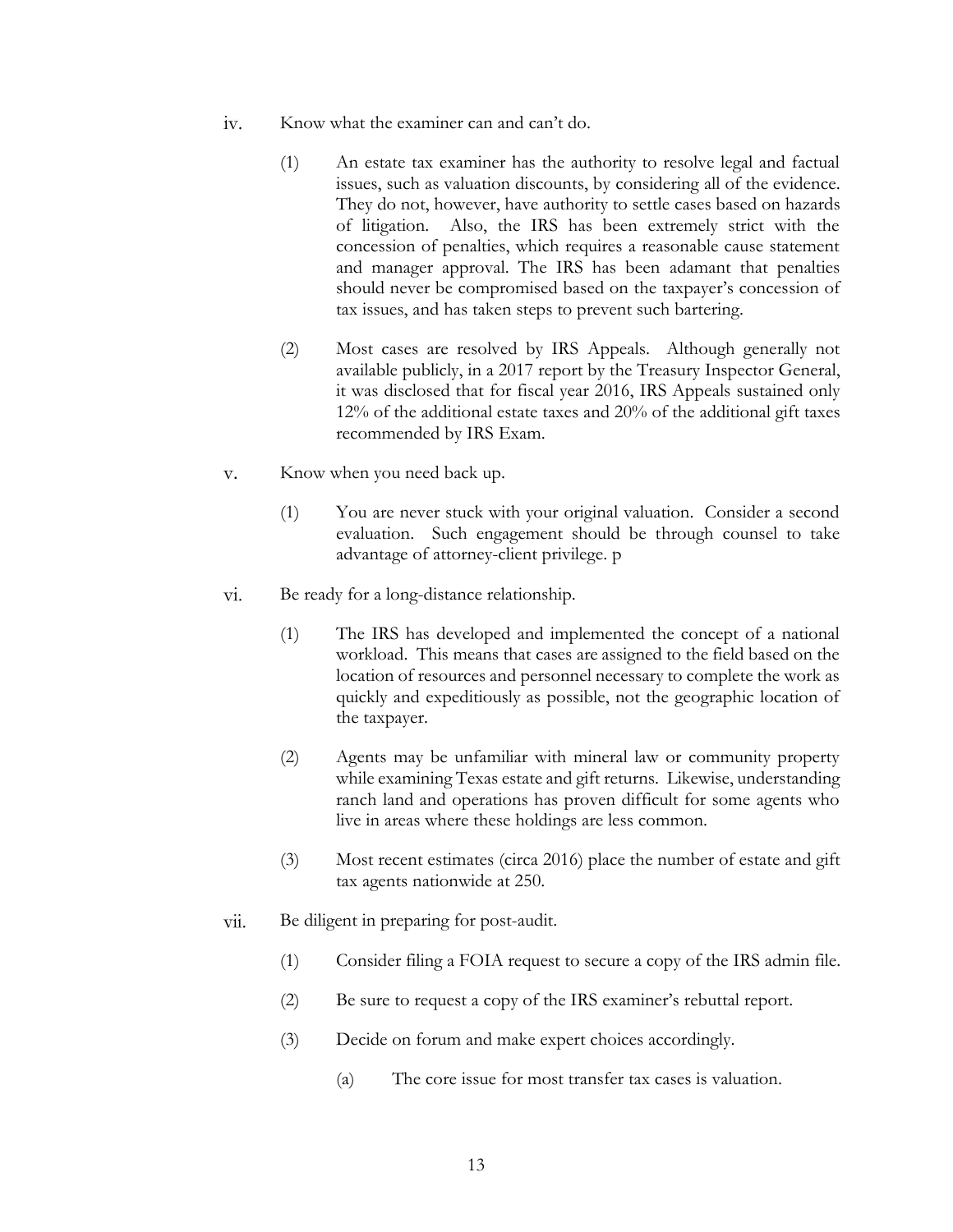- (b) Transfer tax cases can be tried prepayment in Tax Court or through a refund lawsuit in district court.
- (c) In Tax Court, the expert's report is generally their direct testimony so you want to select a good writer who generates a very thorough report.
- (d) In refund litigation, the expert will testify on direct and possibly to a jury so you want someone who is a good communicator and can explain complicated issues in a simple way.
- $\mathbf{b}$ . Pre-IRS-audit tips
	- Know the process. i.
		- (1) Every single return (taxable and nontaxable) is reviewed by a classifier, and large estates have a virtual 100% audit rate.
		- (2) During classification, the returns are checked for math errors as well as potential audit issues based on program priorities and work plan needs.
		- (3) According to 2010 guidance by IRS Estate and Gift General Program, the following is a list of reasons a return is audited:
			- (a) Failure to include wills, trusts, backup material.
			- (b) Failure to include appraisal and/or the summary page indicating the major factors of the appraisal.
			- (c) Failure to include prior gifts.
			- (d) Answers on page 3 of the Form 706 checked "yes" without including explanations/documents.
	- $ii.$ Know when to run for cover.
		- (1) It is not uncommon for the executor to identify errors in prior year income tax reporting during the course of an estate's administration.
		- (2) Real-life examples of such errors is the omission of cryptocurrency income or plain-vanilla underreporting of business income. Other examples include missed filings for foreign accounts or foreign entity structures.
		- (3) To avoid potential personal liability for the executor with respect to this prior year income tax and penalty exposure, consider making a voluntary disclosure with the IRS.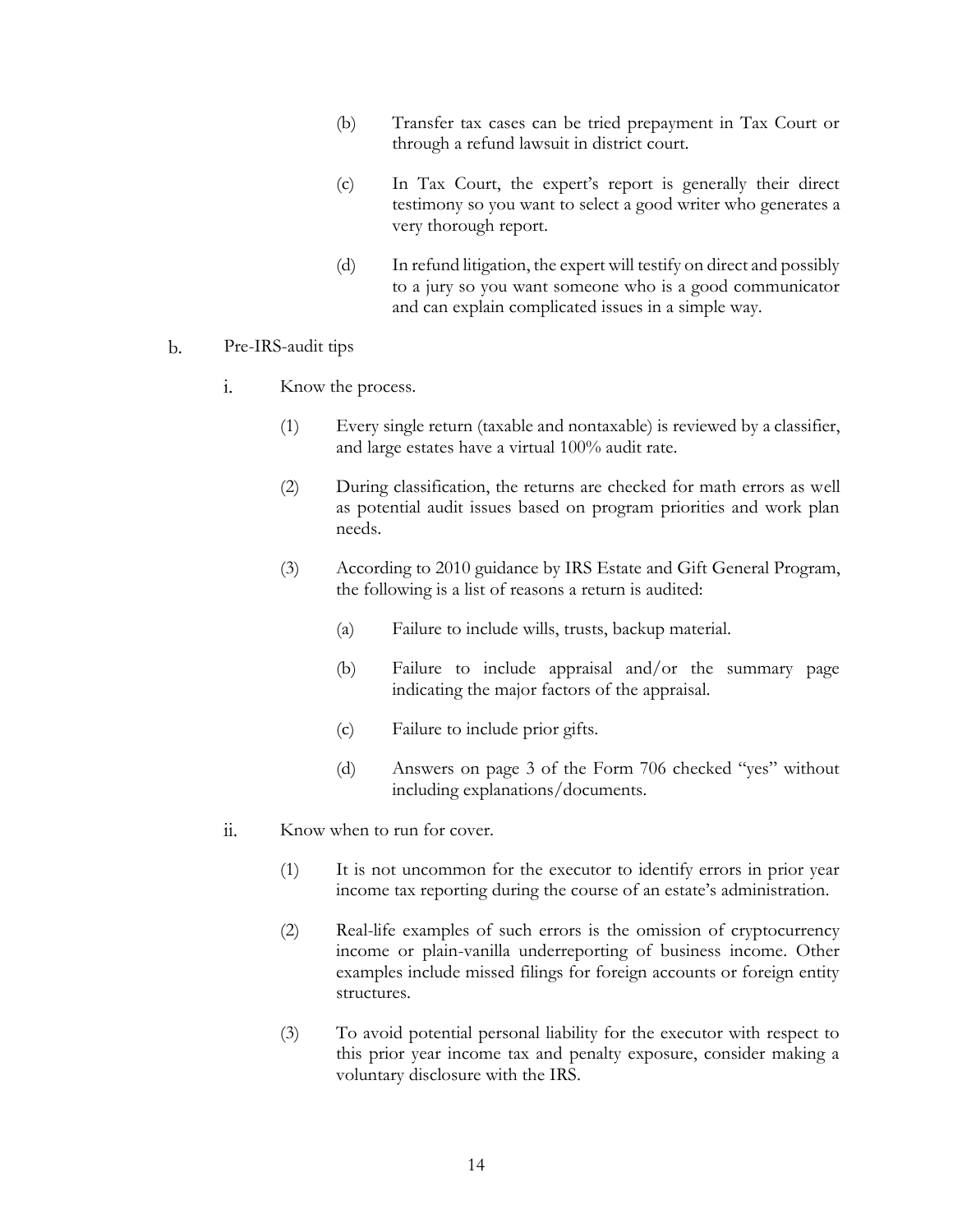- (4) Under the current version of the voluntary disclosure program, taxpayers must file 6 years of corrective returns and agree to a single civil penalty of 75% of the highest tax deficiency reported on the corrective returns. For estates with international issues, an additional 50% FBAR penalty (i.e., 50% of the balance of the unreported account) may apply.
- (5) In our experiences, the filing of a voluntary disclosure by the estate does not increase the chances of an IRS examination of the estate tax return. Further, the liabilities owed under the voluntary disclosure program may serve to reduce the estate's estate tax liability.
- iii. Never sell yourself short on discounting.
	- (1) Most practitioners focus on valuation discounts for lack of marketability and lack of control. But there may be other potential discounts that are available to the estate. For this reason, a valuation expert should always be consulted. This is especially true in cases where the estate plan was created but not fully executed.
	- (2) For example, suppose a taxpayer created a family limited partnership but died before he was able to make any transfer, such that he owned 100% of the GP and LPs interests of the FLP. Although traditional discounts may be difficult to support on these facts, there could be a discount for the nuisance associated with unwinding the planning and liquidating the assets from the FLP.
- $iv.$ FLP planning tips
	- (1) Whatever the wording of the business purpose requirement, a good believable non-tax purpose is a must.
	- (2) Typical rote reasons like unified management, training for younger generation, and avoidance of fractionalization are not persuasive unless they can be fleshed out in the factual development of the case.
	- (3) In other words, have a story.
- Other tips for "stress testing" prior planning and mitigating IRS risk  $V_{\star}$ 
	- (1) Have gift tax returns been filed and do they adequately disclose gifts?
	- (2) Consider filing a zero-tax return to start the SOL on sale transactions.
	- (3) Have all income tax returns been filed?
	- (4) Do the tax returns, transfer documents, and appraisals match?
	- (5) Are the entities in good standing?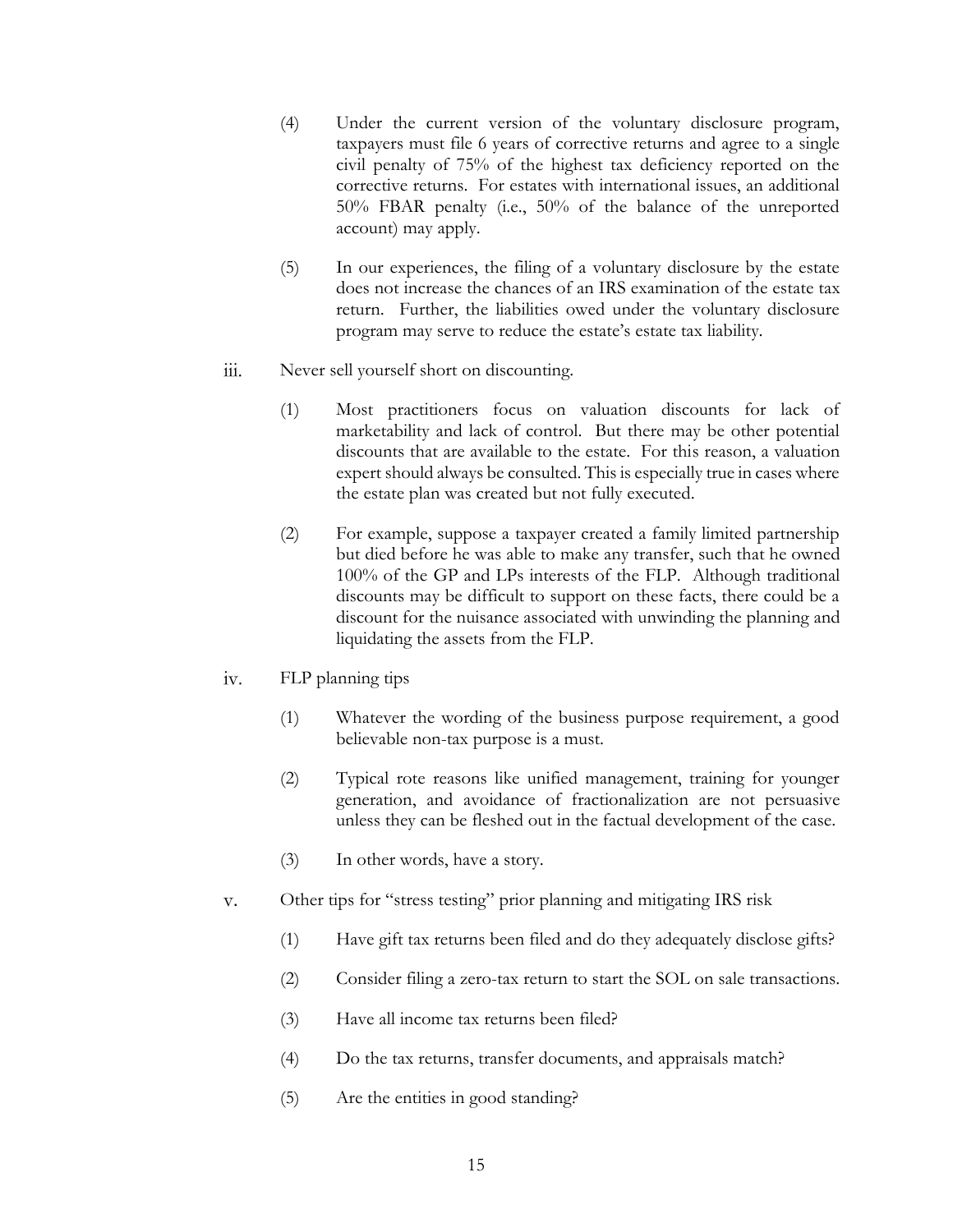- (6) Are the clients respecting the legitimacy of the entities?
	- (a) Remediate/address personal expenses or disproportionate distributions.
- (7) Is the client commingling personal assets with entity assets (or using entity assets without providing value for use)?
- (8) Is every transfer fully documented and reflected in organizational documents of the entities (ala *Smaldino*)?
	- (a) Review contribution schedules, ownership percentages, and capital account ledgers.
- (9) Have you documented the non-tax purposes for the entity?
	- (a) Remember: Tell your story.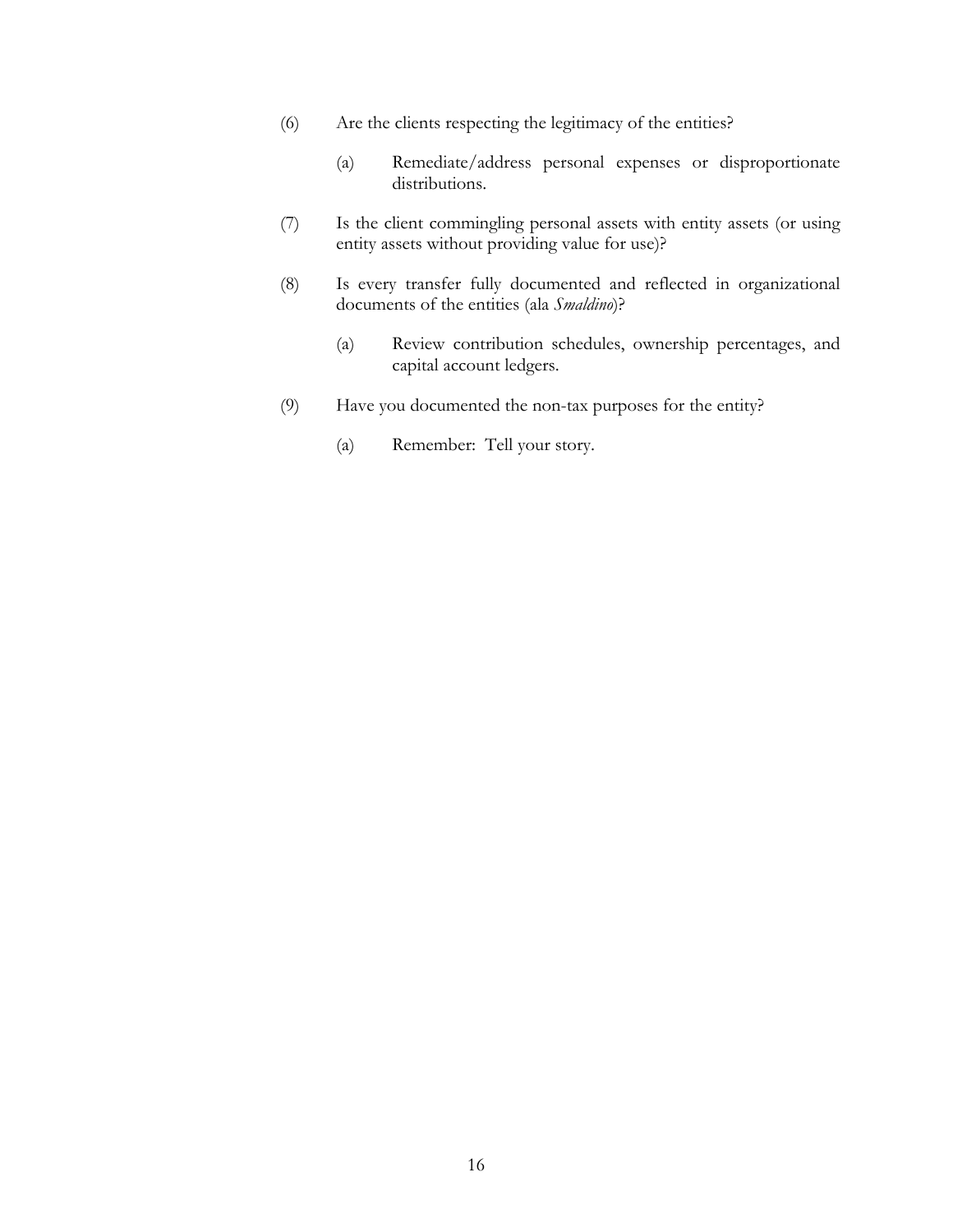

# Anthony P. Daddino, P.C. **Managing Partner**

Tel: (214) 744-3700 adaddino@meadowscollier.com

### **PRACTICE AREAS**

Income Tax Litigation Estate and Gift Tax Litigation White Collar and Government Regulatory Litigation **State Tax Planning and Litigation Estate Planning and Probate Income Tax and Business Planning** 



### Biography

Anthony P. Daddino, P.C. is Managing Partner of the firm. Anthony devotes his practice to handling complex, and often times delicate, tax issues that successful businesses and their owners face. For nearly two decades, he has counseled clients on income and estate tax issues both in the planning stage (before contact by the Internal Revenue Service) as well as in the controversy stage (after IRS contact).

On planning matters, Anthony commonly works with business entrepreneurs and their families on wealth preservation and transfer strategies. His work focuses on structuring their business and personal financial affairs in a way that accomplishes global wealth preservation goals and that is efficient from both an income and estate and gift tax perspective.

On controversy matters, Anthony routinely represents taxpayers at every stage of the life cycle of a tax dispute, both criminally and civilly. He has resolved disputes involving a wide variety of tax matters, ranging from business and personal income tax, international tax, employment tax, estate and gift tax, and employee benefit and exempt organization tax matters. His experiences include representing businesses before the Texas Comptroller and Texas Workforce Commission. As a trial attorney, Anthony has litigated multi-million dollar tax cases in the Court of Federal Claims and the federal district courts for the Western District and Northern District of Texas, as well as arqued tax cases before the Courts of Appeals for both the Ninth Circuit and Fifth Circuit.

Anthony Daddino served on the law faculty at Southern Methodist University Dedman School of Law, where he taught Corporate Taxation and Income Taxation. He is a frequent speaker on a variety of topics, including IRS controversy, partnership tax, employment tax, international tax, and ethics issues.

Mr. Daddino was admitted to practice in Texas in 2002. He is married and has three children.

### Education

- . Southern Methodist University School of Law, J.D., cum laude, 2002
	- <sup>o</sup> Order of the Coif
	- <sup>o</sup> Member, Southern Methodist University Law Review, 2000-2002

2021 Meadows, Collier, Reed, Cousins, Crouch & Ungerman, L.L.P.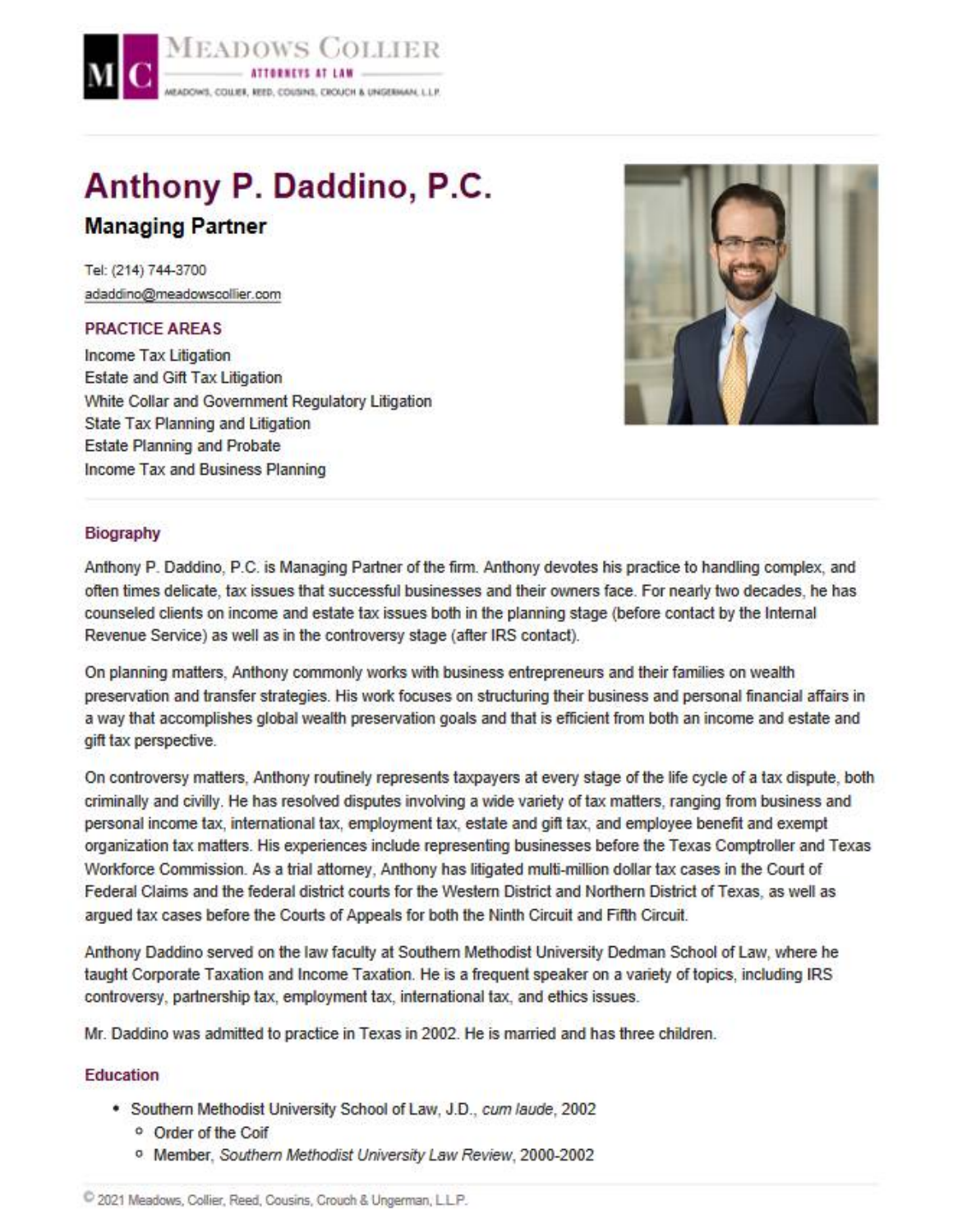

\* Southern Methodist University, B.B.A., magna cum laude, 1999

### **Memberships**

- American Bar Association
- State Bar of Texas
	- <sup>o</sup> Vice Chair, Tax Controversy Committee
- · Dallas Bar Association
	- <sup>o</sup> Council Member, Tax Section
- Collin County Bar Association

### Teaching

Law Professor, Dedman School of Law, Southern Methodist University

- Corporate Taxation, Spring 2009 through 2013
- Income Taxation, Spring 2014

### **Honors & Awards**

- \* Texas Rising Stars, as published in Texas Monthly and in Texas Super Lawyers Rising Stars Editionand on the web at superlawyers.com, 2007-2011 and 2017
- Best Lawyers in Dallas, D Magazine, 2015-2016, 2021-Tax Litigation
- \* The Best Lawyers in America C, 2021-2022, Tax Law
- \* Texas Super Lawyers-Tax as listed in Texas Super Lawyers Magazine: 2018, 2020 and 2021

#### **Publications**

- . "Worried About Employment Taxes? Do Not Fear.", BarTabs, October 2011, Collin County Bar Association
- \* "The IRS Is Looking For Non-Compliant Taxpayers With Foreign Interests: Is Your Taxpayer One Of Them?." The Practical Tax Lawyer, Volume 22, Number 3, Spring 2008 (published four times a year by American Law Institute-American Bar Association Continuing Professional Education in cooperation with the ABA Section of Taxation)

### **Presentations**

- December 15, 2021 Estate Planning Council of North Texas
- November 9, 2021 TXCPA Summit 2021
- \* November 4, 2021 2021 Austin Chapter/TXCPA Annual Tax Conference
- . November 2, 2021 23rd Annual Meadows Collier Tax Conference
- October 28, 2021 Texas Management Group (TMG) Conference
- . July 25, 2019 July 26, 2019 Fort Worth Chapter/TSCPA Tax Institute 2019
- . May 23, 2019 Wichita Falls Chapter/TXCPA Free CPE Day
- \* January 29, 2019 Whitley Penn Houston Conference
- . January 23, 2019 Whitley Penn Dallas Conference
- . January 22, 2019 Whitley Penn Fort Worth Conference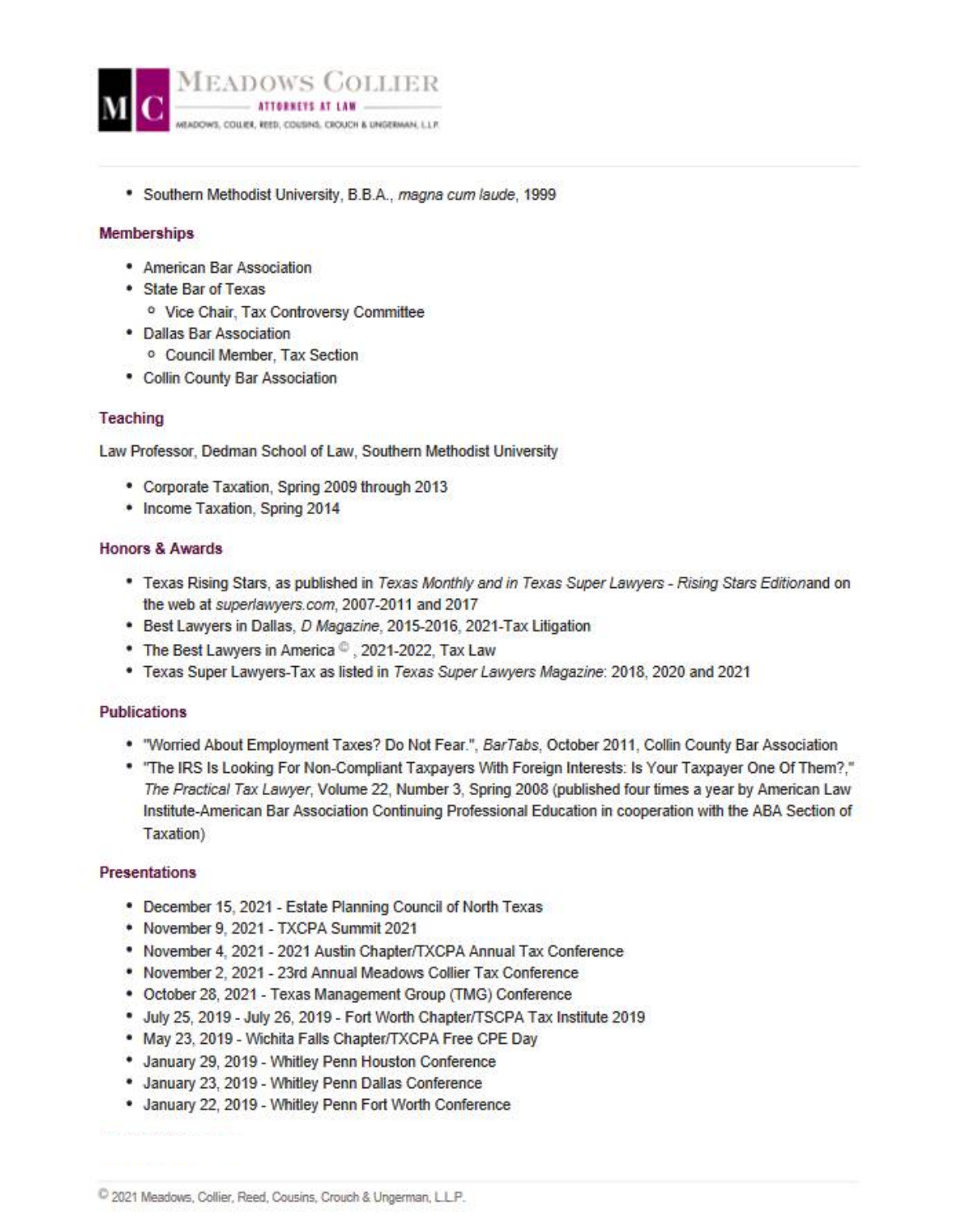

#### **Blog**

- April 20, 2021 More Clouds on the Horizon for Micro Captives and Syndicated Conservation Easements, as the IRS unveils the Newly-Established Office of Promoter Yesterday, the Internal Revenue Service announced the establishment of the IRS Office of Promoter Investigations. The new office will further expand on the efforts of the Promoter Investigations Coordinator that began last summer and will continue to focus on micro captives and syndicated conservation easements
- April 9, 2021 IRS Attempts to Use its latest Judicial Win to Scare Micro-Captive Participants into Submission On the heels of its fourth judicial win in Tax Court, today the IRS urged participants in allegedly abusive micro-captive insurance arrangements to exit these transactions as soon as possible. For many taxpayers, this approach is akin to throwing the baby out with the bathwater, as contrary to the IRS' belief, not every micro-captive arrangement is abusive.
- \* October 22, 2020 IRS Stays True to its Word and Stiffens Microcaptive Settlement Terms Earlier today, the IRS announced a second time-limited settlement initiative for certain taxpayers under audit who participated in micro-captive insurance transactions.
- . October 9, 2020 The IRS uses the 5-Letter "F" word in relation to Syndicated Conservation Easements I know what you are thinking: I can't count letters. But the truth is far worse. The IRS used the five-letter "F" word: Fraud.
- . October 2, 2020 IRS Stands Firm on Microcaptive Settlement Terms and Warns of Similar Treatment for **Variations**

Lest we forget the IRS' position on microcaptives, yesterday the IRS issued a reminder to taxpayers that they should consult an "independent tax advisor" to size-up their captive insurance planning because "any future settlement terms will only get worse, not better." This warning applies not only to Section 831(b) microcaptives, but also variations that do not involve a Section 831(b) election that the IRS also identified as abusive.

- \* September 17, 2020 COVID Crisis Prompting the Need for a Private Letter Ruling in a Flash? No Problem. Is COVID to blame for you missing a tax election, inadvertently terminating an election, or making the wrong election? Do you need immediate IRS attention⦠during a global pandemic when most IRS offices are closed? Don't you worry - the IRS is urging taxpayers to take advantage of expedited handling for private letter ruling requests to give you the tax certainty you need, when you need it.
- \* September 16, 2020 To Forgive or Not to Forgive (in 2020): That is the PPP Question For the many businesses that secured a potentially forgivable loan under the Paycheck Protection Program (PPP), one of the more pressing issues is whether to apply for forgiveness now or later and the tax implications of forgiveness in 2021 with respect to 2020 expenses that may become non-deductible upon forgiveness. So what is the right answer?
- \* September 16, 2020 Missed Yesterday's Deadline? Just "COVID-19" It. While the IRS has refused any formal program for late penalty relief, informally the IRS is embracing the virtue of forgiveness, with the magic word being "COVID-19."
- \* September 2, 2020 IRS Launches Helpful Learning Resource on the New Rules Governing Partnership Audits

Yesterday the IRS launched a new website for taxpayers and tax practitioners seeking information on the centralized partnership audit regime. As many of you will recall, in 2015 Congress exchanged one set of overly-complicated audit rules applicable to partnerships, known as TEFRA, with a different but comparably complicated set of partnership audit rules known as BBA (after the enacting legislation, the Bipartisan Budget Act). The new audit regime is generally effective for tax years beginning January 2018.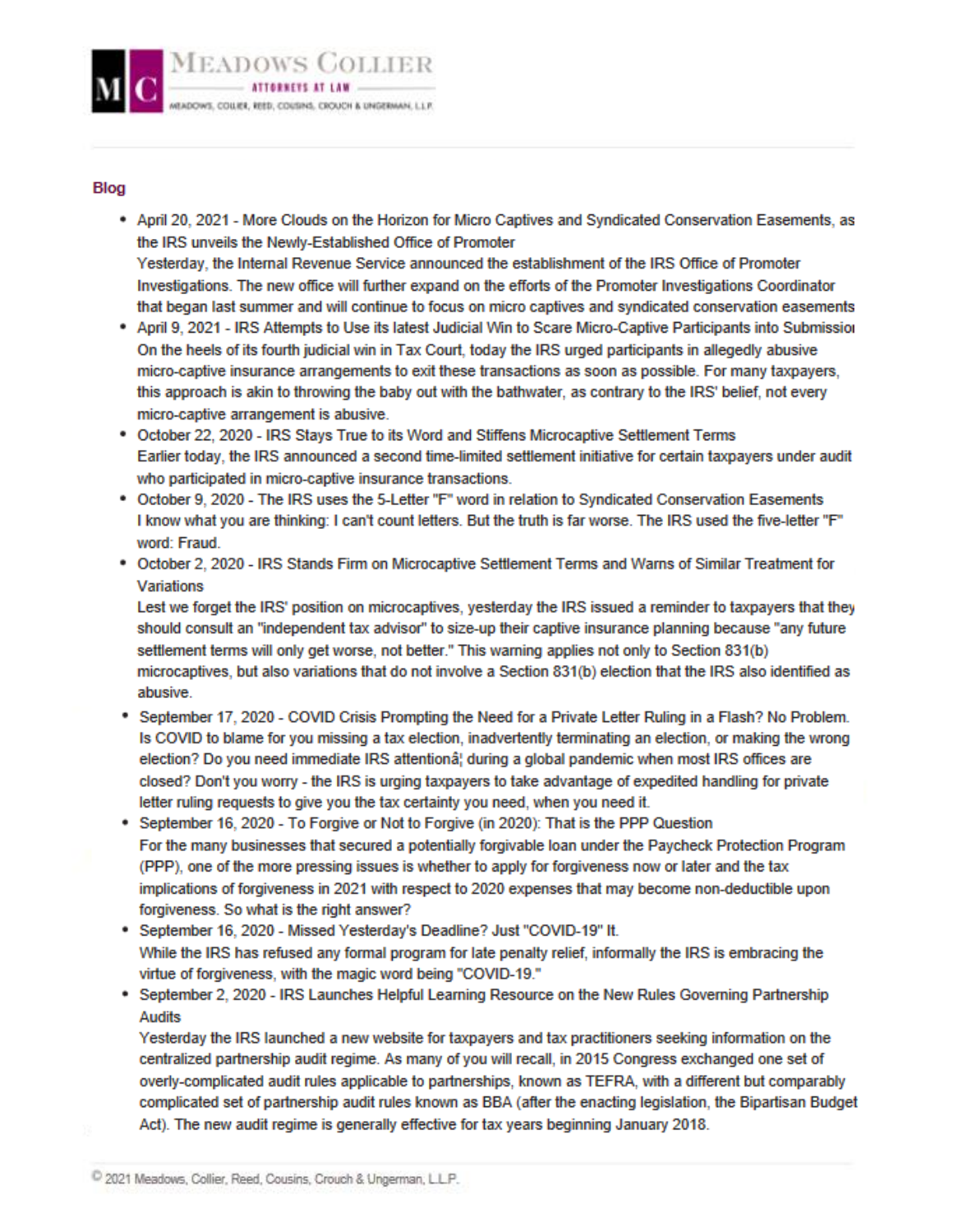

\* August 28, 2020 - New Senate Committee Report Delivers More Bad News for Syndicated Conservation **Easement Transactions** 

As if the onslaught of recent losses in Tax Court was not enough, investors in syndicated conservation easements now have more to worry about. On August 25, 2020, the Senate Finance Committee released a bipartisan report condemning syndicated conservation easements as abusive and encouraging the IRS to take further action to ferret out such abuses.

\* August 26, 2020 - Second Verse, Same as the First: The IRS Sends Another Wave of Warning Letters **Regarding Virtual Currency** 

As previously reported (Prior Blog Post), last summer the IRS sent letters to taxpayers with virtual currency transactions that potentially failed to report income and pay the resulting tax from those transactions or did not report them properly. Well as the old saying goes, 1 is good, but 2 is better, as this summer the IRS initiates a second wave of letters to cryptocurrency users that suggest they may have misreported their transactions.

- \* July 17, 2020 Form 8275 Disclosure Statement: A Tax Practitioner's Best Friend Forever There is no denying it. My Best Friend Forever, my BFF, is IRS Form 8275 - which I affectionately call Disclosure Statement. The reason being, Form 8275 keeps me and my clients (mostly) out of trouble. And it can do the same for you and your clients.
- . July 16, 2020 IRS Releases 2020 Dirty Dozen List: What Made the Cut? Sometimes it better not to be noticed. And that is certainly true when it comes to the IRS' Dirty Dozen list - the IRS' proverbial "naughty" list of abusive transactions, fraudulent schemes, and criminal scams. In the list for 2020 released today, the IRS focuses on scams that target taxpayers. And for the first time since 2014, the IRS leaves off one allegedly-abusive transaction.
- June 23, 2020 IRS Finds New Target in Microcaptive Enforcement: The State of Delaware Just when you thought the IRS hit full speed in its enforcement campaign against microcaptives, the IRS found another gear. After pursuing captive management companies, tax advisors, and taxpayers alike, the IRS has set its sights on a new foe: the Delaware Department of Insurance.
- \* June 17, 2020 Things that Make You Go Hmmm: Tax Court Orders Partnership to Explain Over 480% Increase in Value in 3 Days to Avoid 40% Penalty in Conservation Easement Dispute If Tax Court Judge Lauber's June 15, 2020 order is any indication, the Tax Court has grown tired of syndicated conservation easement cases.
- \* April 2, 2020 Recent Microcaptive Letters are an IRS Gift in Disguise I recently blogged on the IRS' mass mailing of soft-contact letters to microcaptive participants. Although perceived as a nuisance, it is an early Christmas present from the IRS - the gift of time to assess the planning, shore up defenses, and in some instances, to remediate.
- \* March 24, 2020 So You Think the IRS Extended All April 2020 Deadlines? Think Again, \*\*And Again, \*\* In IRS Notice 2020-18, the IRS automatically extended the April 15, 2020 due date for federal income tax returns and federal income tax payments to July 15, 2020. The IRS made clear, however, that "no extension" is provided for the payment or deposit of any other Federal tax or the filing of any other Federal return. So what stays on the April 2020 to-do list?